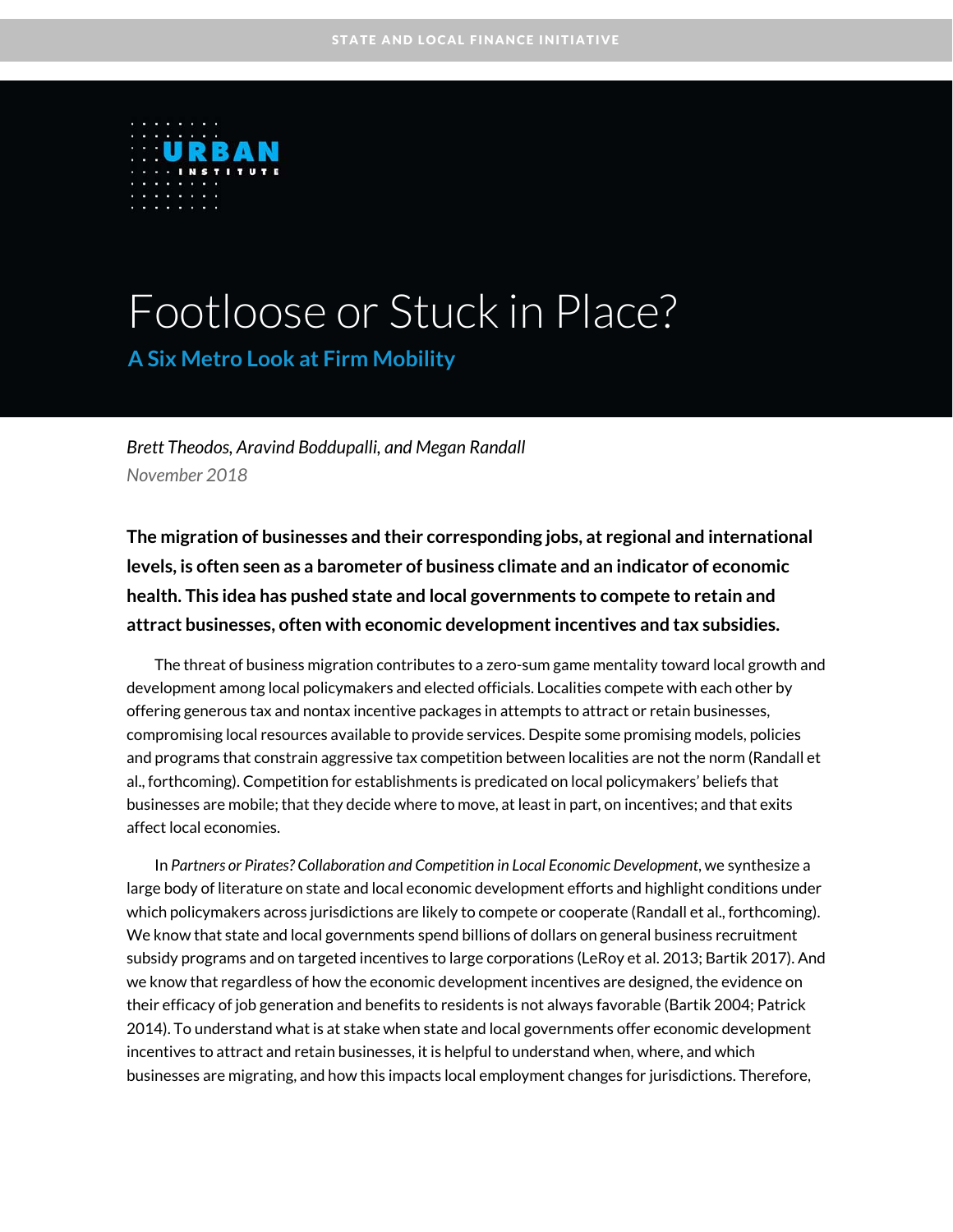assuming an economic development lens, we examine migration of establishments (the technical term used in our data<sup>1</sup>) and their corresponding jobs in six metropolitan areas.<sup>2</sup>

Overall, our findings challenge the practice of state and local governments providing generous economic development incentives to boost economic activity or retain and attract new businesses. In brief, we find the following:

- Changes in the number of jobs in a county or metropolitan area because of net migration were essentially zero when viewed as a share of all jobs in that area. Net job creation (from establishment births minus deaths) and net job growth (from establishment expansions minus contractions) drove the largest employment changes. For most individual counties, in-migration and out-migration were roughly on par with each other, though there were exceptions. Therefore, efforts to win over businesses with tax exemptions and subsidies may not be fiscally fruitful for overall job generation for regional economies.
- **Median household income was not correlated with higher net migration, instead showing a** positive relationship with "churn" (that is, higher levels of job migration in the form of in- and out-migration, even if ultimately netting to zero). Anecdotes of higher-income areas profiting from businesses migrating from lower-income areas may not be supported by evidence.
- **EXED** Larger establishments were slightly more likely to move than others in recent years, and establishments in professional and scientific services or manufacturing industrial sectors were more likely than others to move; this may be why state and local officials may feel the pressure of certain businesses departing.
- Most intercounty job migration occurred within the establishments' respective regions, suggesting firms may want to retain their incumbent workforces and proximity to an existing base of suppliers and customers. The largest share of all moves was within the metropolitan area or state, and this was consistent over time.

### Background

Research on firm migration dynamics has historically focused on the conditions under which industries diverge or concentrate in economic regions (Losch 1954; Krugman 1991; Baldwin and Okubo 2006). Studying strategic business location determinants and monopolistic competition, this research has modeled the role of factors such as incumbent firm productivity, agglomeration, and the type of industry in driving domestic and international business migration. More recent research on firm relocations has focused on firm demography, a framework that studies internal factors such as changes in size, motivation, and ownership of firms that were not previously seen as factors driving firm migration (Pellenbarg, Wissen, and Dijk 2002). Whereas earlier studies examined factors such as profit maximization and access to labor force and transportation networks, later research has examined factors such as a firm's level of risk aversion and government policies and regulations (Conroy, Deller, and Tsvetkova 2015).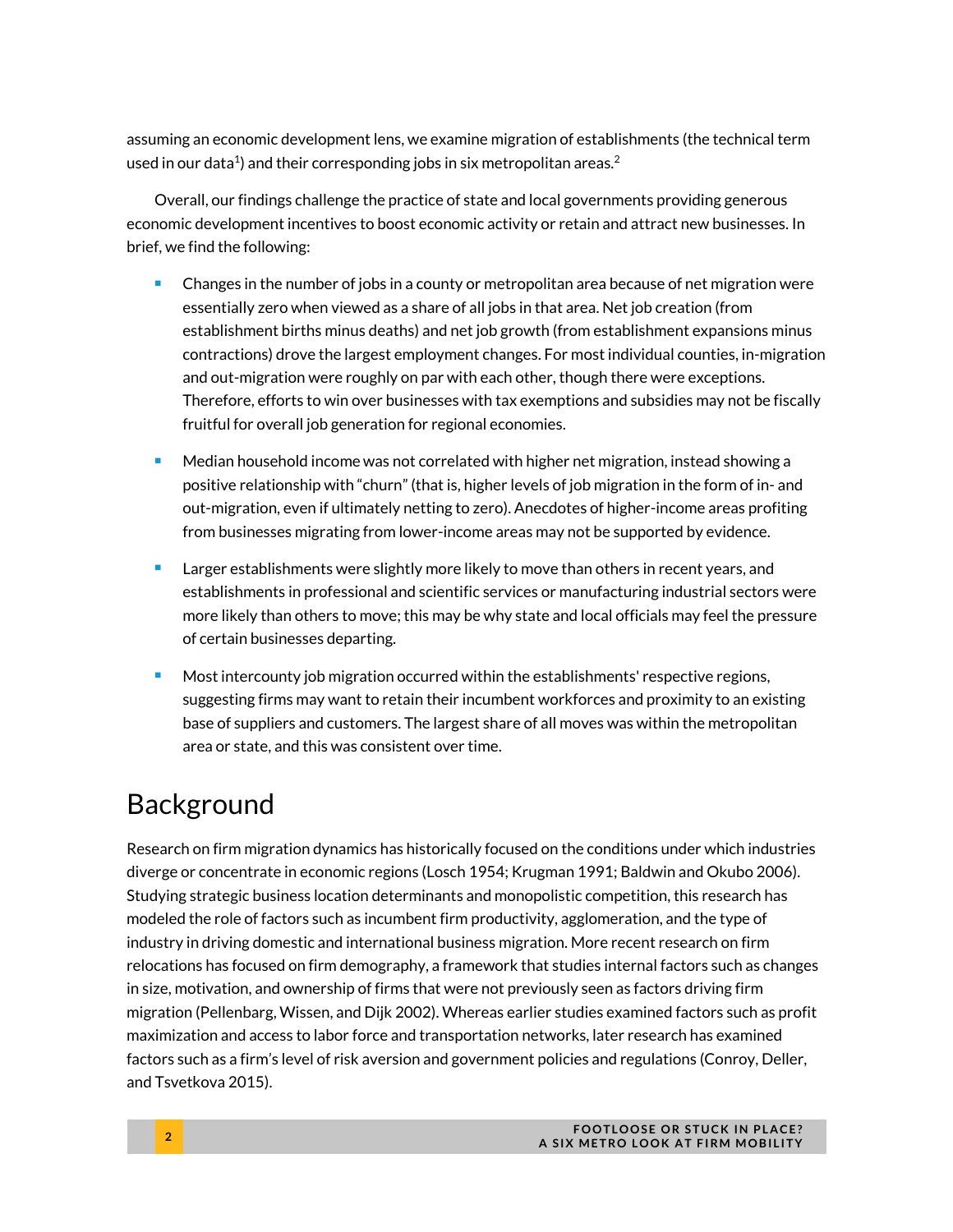Economic development research on firm mobility draws on studies of business assistance, firm retention and attraction, and state and local fiscal policy. In the past few decades, lower transportation costs along with advances in communication and globalization have presented firms with a wider range of domestic and international locational choices.<sup>3</sup> State and local governments feel pressured to retain businesses and maintain their employment levels while also competing with their neighbors to attract new businesses, vying for the same slice of economic pie. However, characteristics such as transportation networks and availability of skilled labor, both of which are long-term investments that are not as immediate as tax incentives, are considered critical site-selection factors by corporations.

Firm relocations capture the attention of local policymakers. Although not all competitive bidding processes are widely publicized, the competition to attract Amazon's new corporate headquarters in 2017 and 2018 has demonstrated how such firm decisions can push cities across the United States and Canada to prepare elaborate financial incentive packages. And Amazon is not the only firm receiving such offers—the city of Dallas, Texas, just offered Nokia nearly \$5 million to move its North American headquarters three miles from its current location in Irving, putting it in a new Dallas development.<sup>4</sup> However, the benefits of economic competition are not straightforward. Tax incentives are often not the driving force for business relocations (Bartik 2004; Jensen and Malesky 2018), do not always include effective evaluation practices (Pew Charitable Trusts 2017), and may push funding out from other public services, such as  $K-12$  education.<sup>5</sup>

Among local and state governments, incentives can fuel a prisoner's dilemma and subsidize job poaching across jurisdictions (Ellis and Rogers 2000; Chirinko and Wilson 2008; LeRoy et al. 2013). Bartik (2003) describes the "negative spillover" effects that can materialize from local competition, including a net loss of business tax revenue and overinvestment in businesses that bring economic benefit to one jurisdiction at the expense of its neighbors. When firm attraction is prioritized as the main measure of business climate dynamics and employment change, other sources of job generation and destruction can be ignored.

Behind many firm retention and attraction incentives is an assumption that firms are highly mobile. Recent research has highlighted the full spectrum of sources of job generation and destruction, including births, deaths, expansions, contractions, in-migration, and out-migration (Neumark and Kolko 2008; Moody and Warcholik 2014; Conroy, Deller, and Tsvetkova 2015). However, most studies continue to focus on industrial factors or specific incentives, such as enterprise zone programs (Leatherman, Howard, and Kastens 2002; Chapple 2014; Harger, Ross, and Stephens 2015; Smith 2016). These are integral contributions to understanding the business climate of certain states and evaluating the effectiveness of financing programs, but they do not shed as much light on broader business migration and employment dynamics across the country. By studying establishment and job changes in six metropolitan areas of the United States across two decades, especially at a local level, we hope to further our understanding of business migration dynamics within the framework of economic development.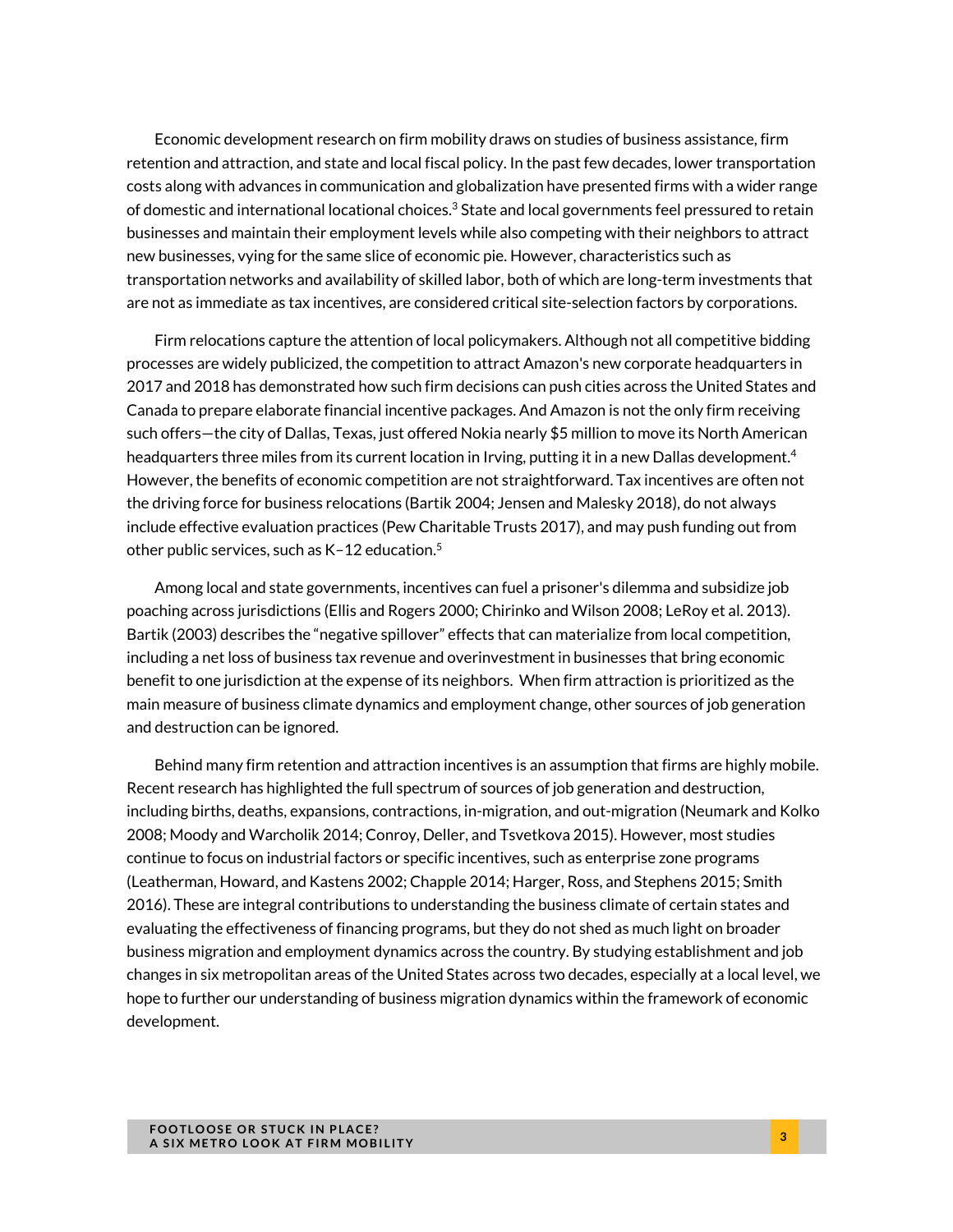### Data and Approach

We rely on a panel dataset of establishments to answer the questions of how prevalent movements are, how far establishments move, how many employees move when establishments do, and how these movements relate to employment levels. The panel data are from the National Establishment Time Series (NETS), a proprietary business and industry database of establishments across the United States. Dun and Bradstreet (D&B), a private company and a large provider of business information and credit reports nationally, initially collects the business data through millions of telephone calls as well as searches of court filings, newspapers and electronic news services, public utilities, company filings, news reports, government registries, and licensing data (Kolko and Neumark 2007). We accessed these data from Walls & Associates, a private company that has an agreement with D&B to sell annual snapshots of the database for research. They link the D&B cross sections into a longitudinal file that tracks every establishment from its birth through any physical moves it may make, captures any changes of ownership, and records the establishment's death if it occurs (Kroll, Lee, and Shams 2010; Neumark, Wall, and Zhang 2008). D&B's coverage of business establishments increased sharply in 1992. Based on recommendations from previous literature, we limit our analysis to 1992 to 2013, the most recent data we had access to (Kolko and Neumark 2007).

We accessed information on all establishments and jobs present in six metropolitan areas: Baltimore, Maryland; Baton Rouge, Louisiana; Minneapolis, Minnesota; Rochester, New York; San Francisco, California; and Washington, DC. $6$  We were not able to study a wider range of metropolitan regions, and we do not know how these trends generalize to other metropolitan areas across the country. Because of data constraints, existing literature on firm migration and economic development has largely focused on individual states and programs (Neumark and Kolko 2010; Chapple 2014). With a combined data sample spanning 20 years and more than 1.5 million establishments and 7 million jobs each year, we present findings on job migration to expand on previous research. Further, some metropolitan regions covered in our data sample have been subject to scrutiny for their tax subsidies in recent years.7

Almost all recipients of large local and federal economic development incentives are corporations or for-profit contractors (LeRoy et al. 2013). As such, we exclude nonprofit organizations and government agencies from NETS where we could identify them. We do so based on legal status, Standard Industrial Classification (SIC) code, and North American Industry Classification System (NAICS) code where available, though this method is imperfect; some nonprofit or public establishments may remain in the data. Additionally, because sole proprietors rarely access economic development incentives and they are often located in residential neighborhoods because their addresses are home offices, we exclude them as well.

Walls & Associates prepares migration data on all establishments that have "significant" moves, or those in which both the establishment's five-digit ZIP code and physical address changed between years. Shorter moves, such as on the same street or within the same ZIP code, are not included by Walls & Associates because minor changes may denote temporary moves or clerical errors. Using an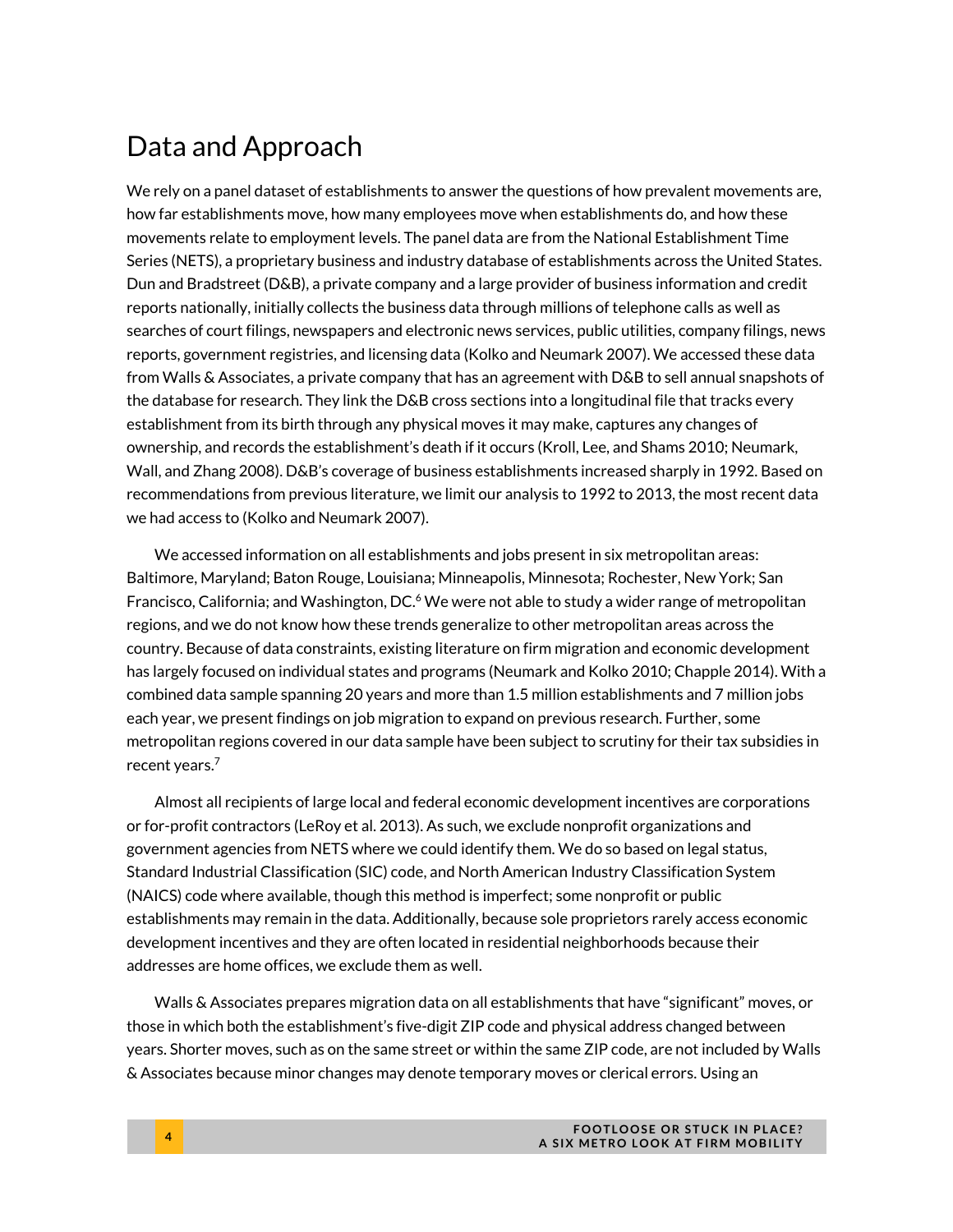establishment's year of move and the origin and destination county for each move, we determine the status and extent of relocation by county, metropolitan area, state, and census division. NETS also captures expansion and contraction of employment and the births and deaths of establishments.

We define "net migration" as entries minus exits, "net creation" as births minus deaths, and "net growth" as expansions minus contractions. More specifically, for a given geographic unit in a given time period, entries and exits refer to in-migration and out-migration of establishments and their corresponding jobs that already existed; births and deaths refer to newly created and ceased-to-exist establishments and their corresponding jobs; and expansions and contractions refer to newly increased and newly reduced jobs in existing establishments.

Recent literature on firm relocations, particularly at the establishment level, has examined interstate migration (Neumark and Kolko 2008; Conroy, Deller and Tsvetkova 2015). Studies at smaller geographic levels have been limited to specific development programs or industries (Neumark and Kolko 2010; Chapple 2014; Smith 2016). Counties are the smallest geographic unit for which NETS has reliable move data available for all metropolitan area establishments over a long period (Smith 2016), so we explore moves down to the county level. Several units of analysis in our study are independent cities, such as Manassas Park City in Virginia or Baltimore City in Maryland. Though these are cities, they have their own Federal Information Processing Standard (FIPS) county codes and are thus single-city county equivalents; they are included. A complete list of the counties included, along with summary statistics, can be found in tables A.1 and A.2.

The NETS data, although the best available source on firm mobility, have limitations. A few fields in the NETS database are estimated because (1) data are unavailable even though the establishment was active; (2) individual fields were blank, missing, or suspicious in an otherwise complete historical record; or (3) D&B provided an estimated value. About half of all employment numbers are figures reported by the establishment; the rest are either D&B or Walls & Associates estimates. When considering a relatively long interval of three years, data estimation concerns are mitigated because of rounding since the data more accurately measure larger changes while errors in smaller employment changes cancel out (Kolko and Neumark 2007; Chapple 2014). Based on recommendations from previous literature, we analyze firm mobility in three-year rolling intervals. $8$ 

Because NETS is constructed from cross-sectional snapshots by Walls & Associates, when the newest cross-sectional snapshot is added, it is also used to update some of the imputations in previous years (Kolko and Neumark 2007). Though we have migration data through 2013, it has been verified and updated through the 2015 NETS database release, issued in Fall 2018. We assume that the data cleaning processes from the two subsequent data releases (2014 and 2015) helped to weed out many "false" moves and erroneous imputations, though the data are not perfect.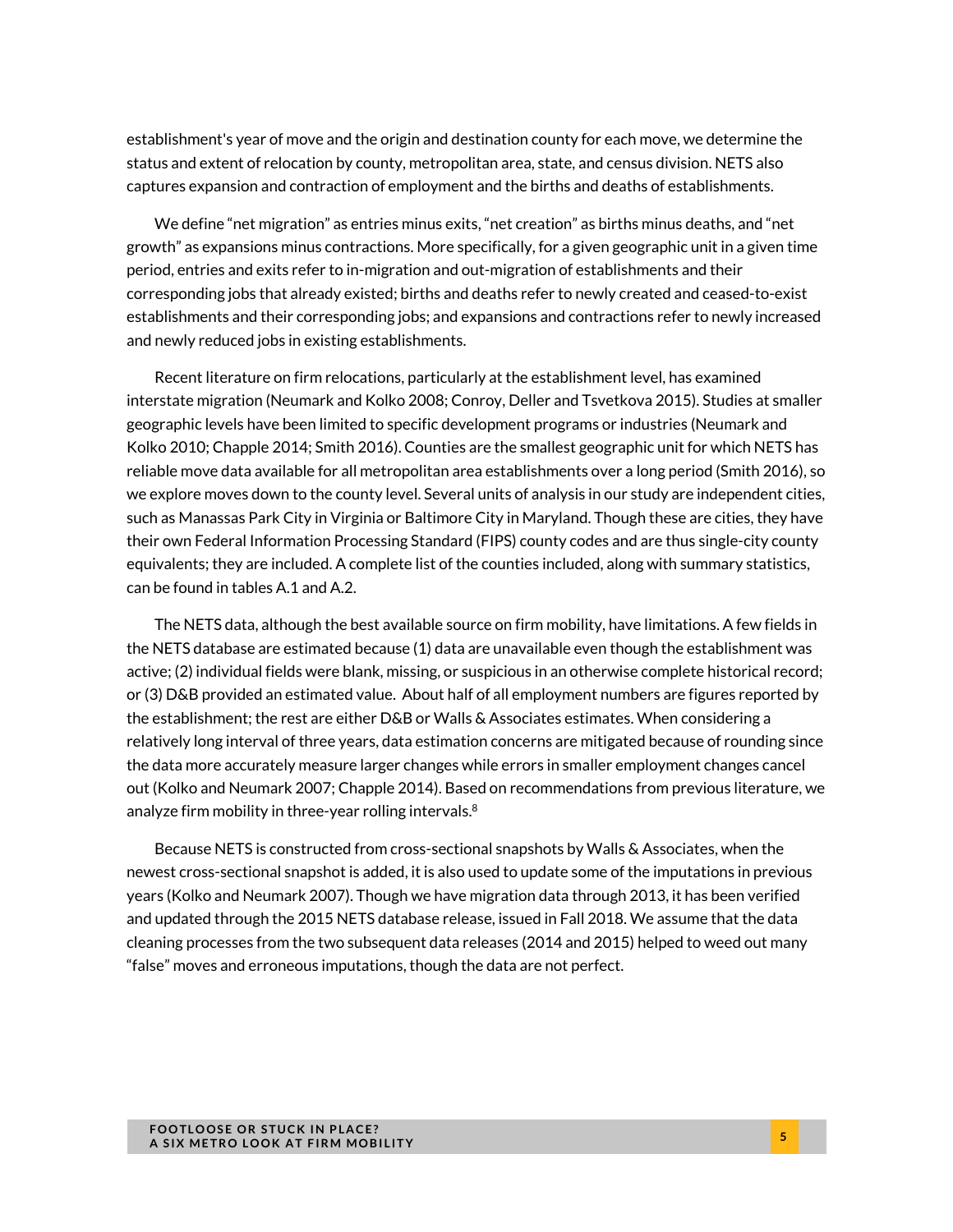# How Many Jobs Are Departing Locally?

Local officials concerned about economic growth often focus on establishment retention and attraction as a means of bolstering or expanding their employment base. But there is considerable churn in jobs many more are created and destroyed every year than the net figures would imply. How sizable, then, are local job losses because of establishment migration? Anecdotally, exits of key establishments are viewed as having a devastating effect on communities. In one recent example, in 2017, manufacturing company Caterpillar announced it would relocate its headquarters from Peoria, Illinois, to Deerfield taking with it about 300 top-paying executive jobs and canceling a planned 3,200-person development in downtown Peoria. $9$  And McDonald's announced in 2016 that it would move its long-time Oak Brook, Illinois, headquarters to Chicago.<sup>10</sup> Officials in both localities reported concern about the loss of highpaying jobs and possible detrimental effects on smaller establishments and industries that depend on contract work with the departing employers.

Job losses can occur because an establishment moves out of a locality, reduces its number of employees, or closes altogether. Figure 1 displays job entries and exits as a share of total 2010 jobs in each county in this study from 2010 to 2012. The yellow 45-degree line shows points at which counties had in-migration at par with out-migration. In other words, counties above the yellow line had more job entries than exits; those below had more job exits than entries. For 70 percent of our counties, job mobility was relatively offsetting, with entries and exits differing by less than 1 percent of total jobs. This was especially true for the counties where all intercounty job migration, entries or exits, was generally low as a share of total jobs. For more than 60 percent of the counties we studied, both exits and entries respectively constituted less than 3 percent of total jobs.

There are notable exceptions, however, where exits far exceeded entries or the reverse. For example, job exits through establishment exits constituted 3.9 percent of all jobs in Pierce County, Wisconsin, from 2010 to 2012, while entries represented just 1.2 percent of all jobs. Conversely, in Loudoun County, Virginia, job entries through establishment entries represented 8.7 percent of all jobs, while job exits through establishment exits constituted just 3.3 percent of all jobs.

In previous intervals, such as 2008 to 2010 or as far back as 1995 to 1998, the findings are nearly identical. Job entries typically offset job exits over a three-year period for many, but not all, counties.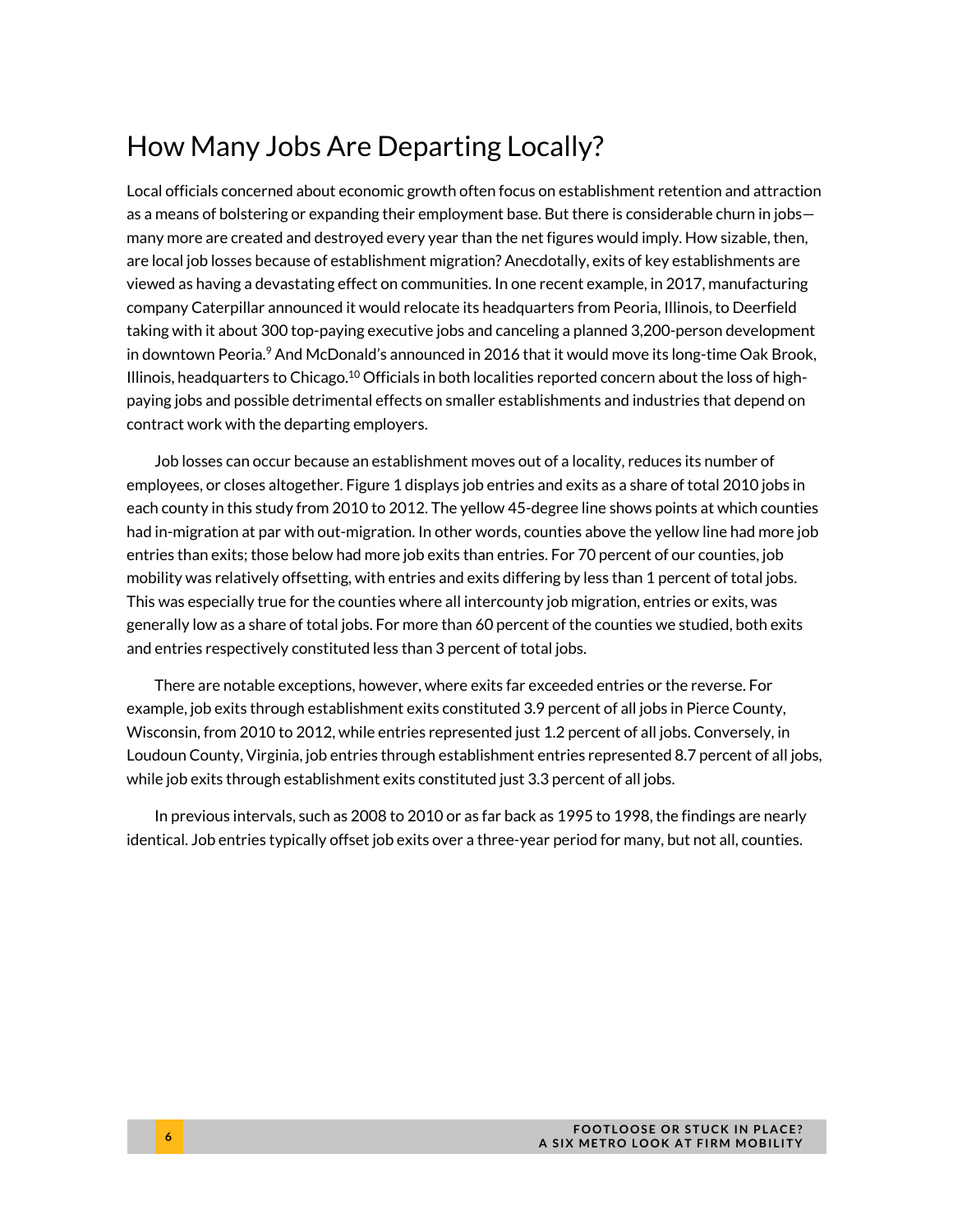#### **County-Level Job Migration**

*Jobs in Six Metro Areas, 2010 - 2012* 





*county-area job exits / county-area total jobs* 

URBAN INSTITUTE

**Source:** Authors' analysis, National Establishment Time Series (NETS). **Note:** Six metro areas include Baltimore, Baton Rouge, Minneapolis, Rochester, San Francisco, and Washington DC.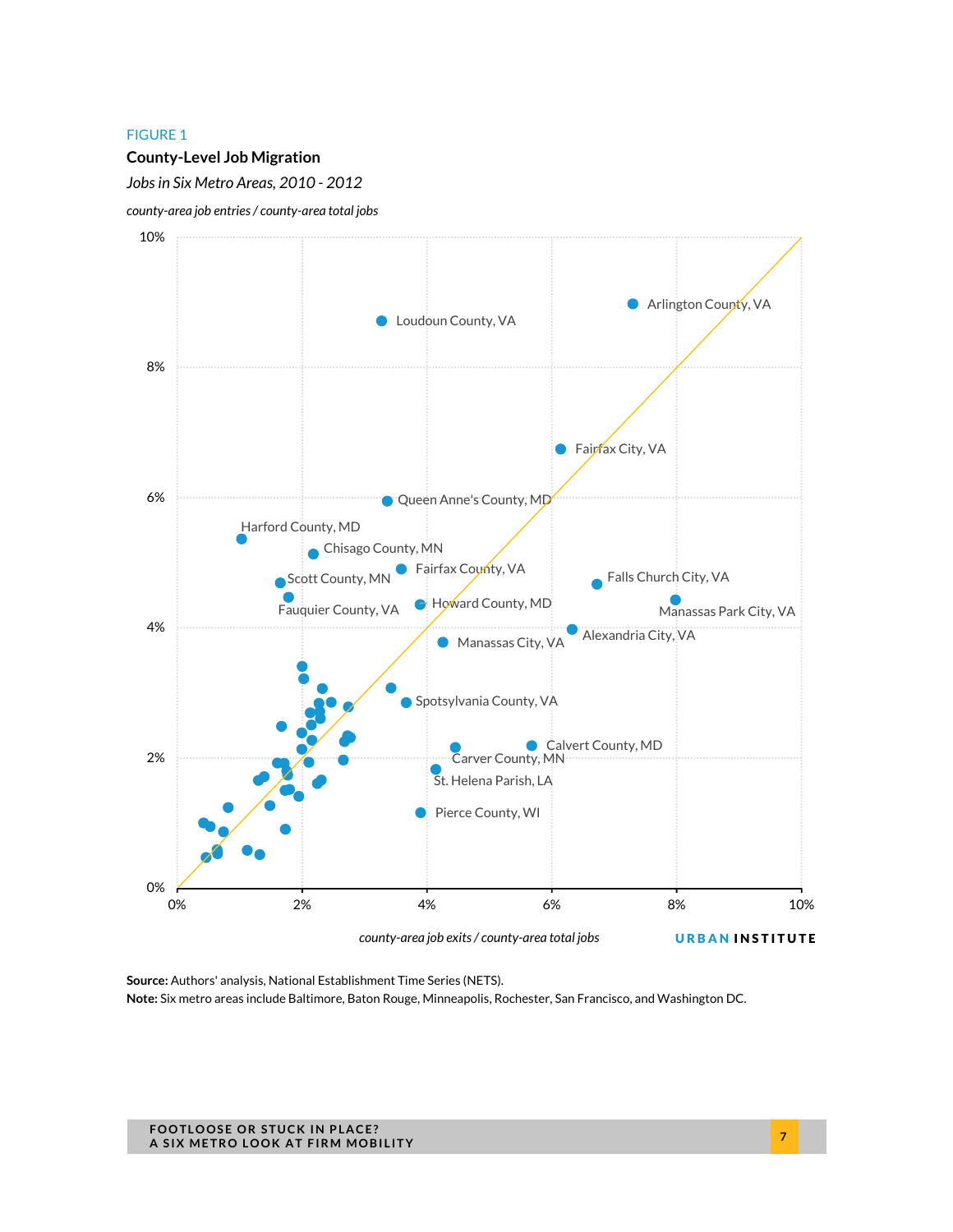# How Do Job Departures Relate to Changes in Jobs?

Because of stories in the media about large movers and the pressures felt by elected officials to not lose their businesses to neighboring jurisdictions, policymakers often have trouble looking past the anecdotes at the overall evidence on employment changes. We examine the importance of job exits and entries relative to changes in total local employment.<sup>11</sup>

In a look at all counties across our six metropolitan areas, we study net creation (births minus deaths), net growth (expansions minus contractions), and net migration (entries minus exits) to see which component is driving growth in number of establishments or jobs. We find that changes in total jobs are driven principally through changes in births, deaths, expansions, and contractions rather than entries and exits (figure 2). This holds true over time.

#### FIGURE 2

#### **Components of Change in Jobs**

*Jobs in Six Metro Areas, Rolling Three-Year Intervals* 



**Source:** Authors' analysis, National Establishment Time Series (NETS).

**Note:** Six metro areas include Baltimore, Baton Rouge, Minneapolis, Rochester, San Francisco, and Washington DC.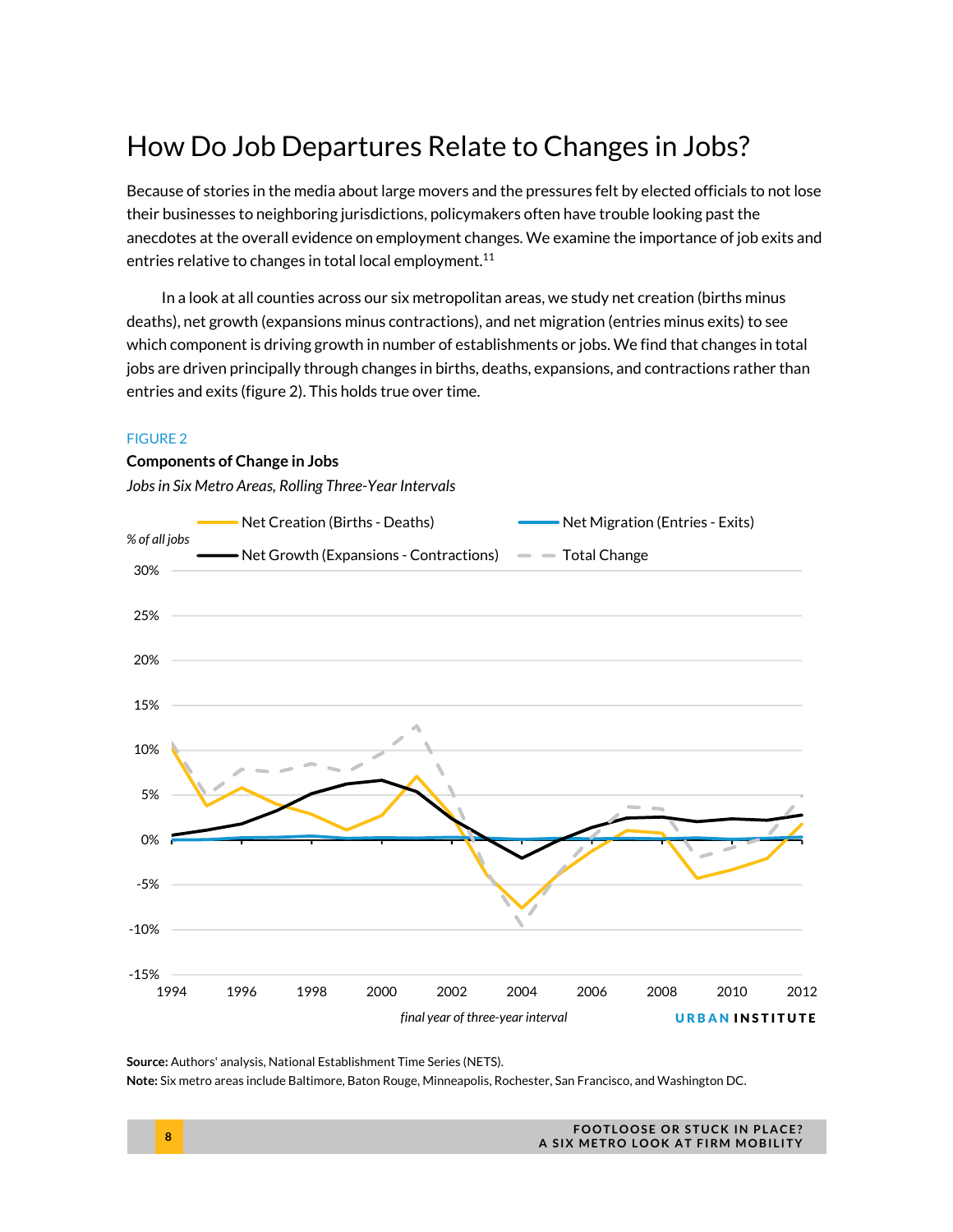### How Do Trends Vary across Counties?

The results in figure 2 convey trends across all counties in the six metropolitan areas in our study. But these counties have considerable differences in their size and economic composition.

Counties demonstrated similar patterns in the components of net employment change (figure 3, sorted by net creation of jobs), with some exceptions. In nearly all of the 61 counties, change in employment levels was primarily driven by net job creation (yellow bars) and job growth (black bars).

This is true among large counties—for example, in Minnesota's Hennepin County and Virginia's Fairfax County, net migration represented -0.2 percent and 1.3 percent, respectively, as a share of all jobs. And it is true among smaller counties: in Louisiana's West Feliciana Parish and New York's Ontario County, migration represented -0.1 percent and 0.3 percent, respectively, as a share of all jobs. Counties with a relatively larger share of change attributable to migration included Maryland's Calvert County, Minnesota's Scott County, and Virginia's Loudoun County. Overall, this shows that migration was a fairly minimal detractor (where negative) or contributor (where positive) to net changes in jobs.

Furthermore, the 61 counties represented a wide range of economic conditions. 10 of the 61 counties were in the top 20 counties in the United States by 2010 median household income, with Loudoun County, Virginia (\$123,500), at the top.<sup>12</sup> St. Helena Parish, Louisiana (\$35,400), and Baltimore City, Maryland (\$42,200), however, had significantly lower median household incomes. We explored whether job migration varied with median household income as an indicator for local economic conditions. In figure 4, counties are ordered from left to right on the horizontal axis by median household income. The vertical axis, by comparison, illustrates the county's job entries (blue bars above the horizontal axis) and job exits (yellow bars below the horizontal axis) as a share of total jobs.

We find a positive correlation between job entries and median household income at the county level. But there is also a positive correlation between job exits and median household income. Barring a few exceptions (such as Chisago County, Minnesota, and Manassas Park City, Virginia), counties with higher median household income were likely to have more churn (both in- and out-migration). Once we subtract exits from entries to examine the cumulative trend, the aggregate change in net migrations was not associated with local economic conditions. Higher-income counties may see more job entries, but they also see substantial job exits, meaning higher-income counties are not, on net, experiencing more or less net migration.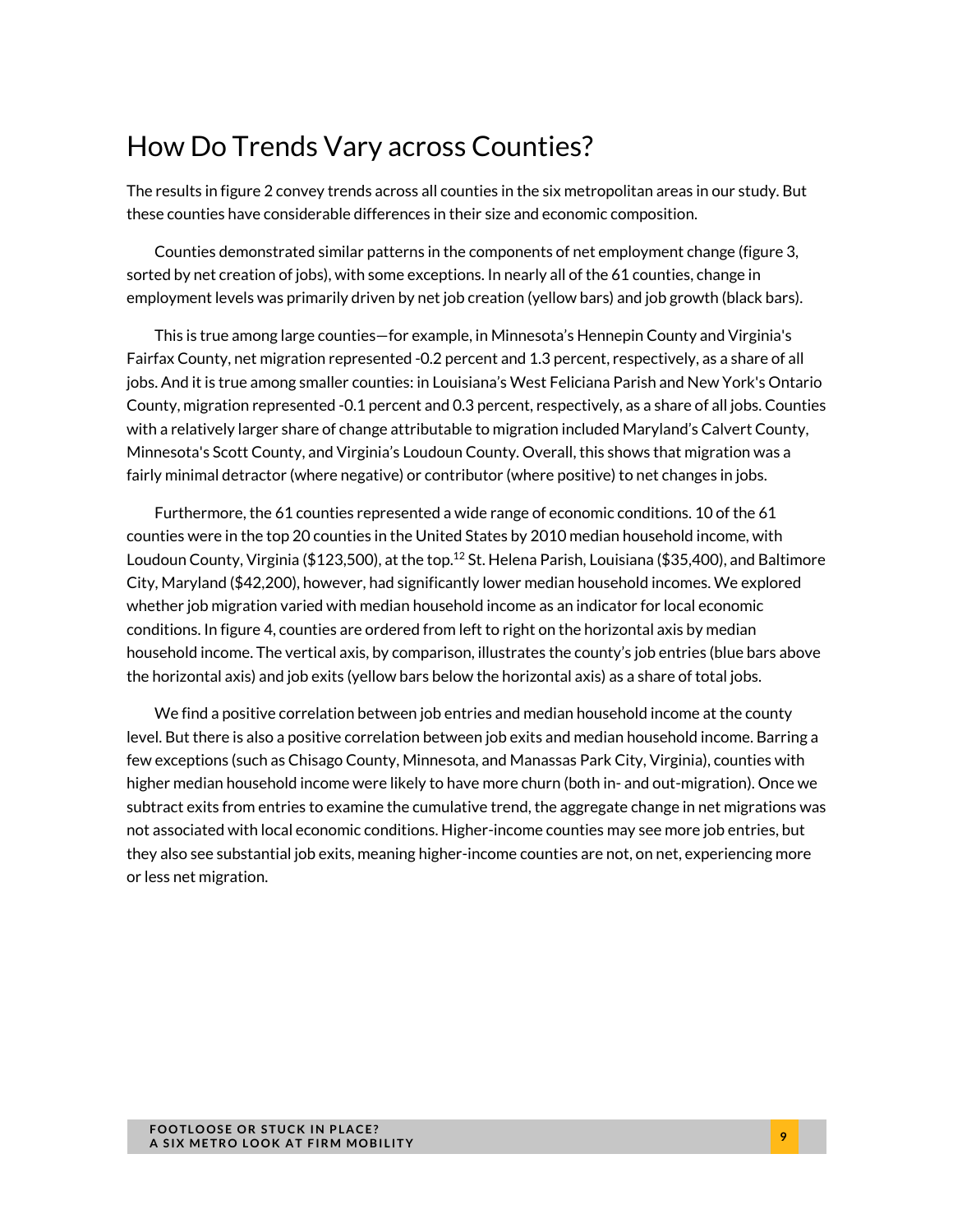#### **County-Level Components of Change in Jobs**

#### *Jobs in Six Metro Areas, 2010 - 2012*



**Source:** Authors' analysis, National Establishment Time Series (NETS).

**Note:** Six metro areas include Baltimore, Baton Rouge, Minneapolis, Rochester, San Francisco, and Washington DC.

**10 FOOTLOOSE OR STUCK IN PLACE? A SIX METRO LOOK AT FIRM MOBILITY**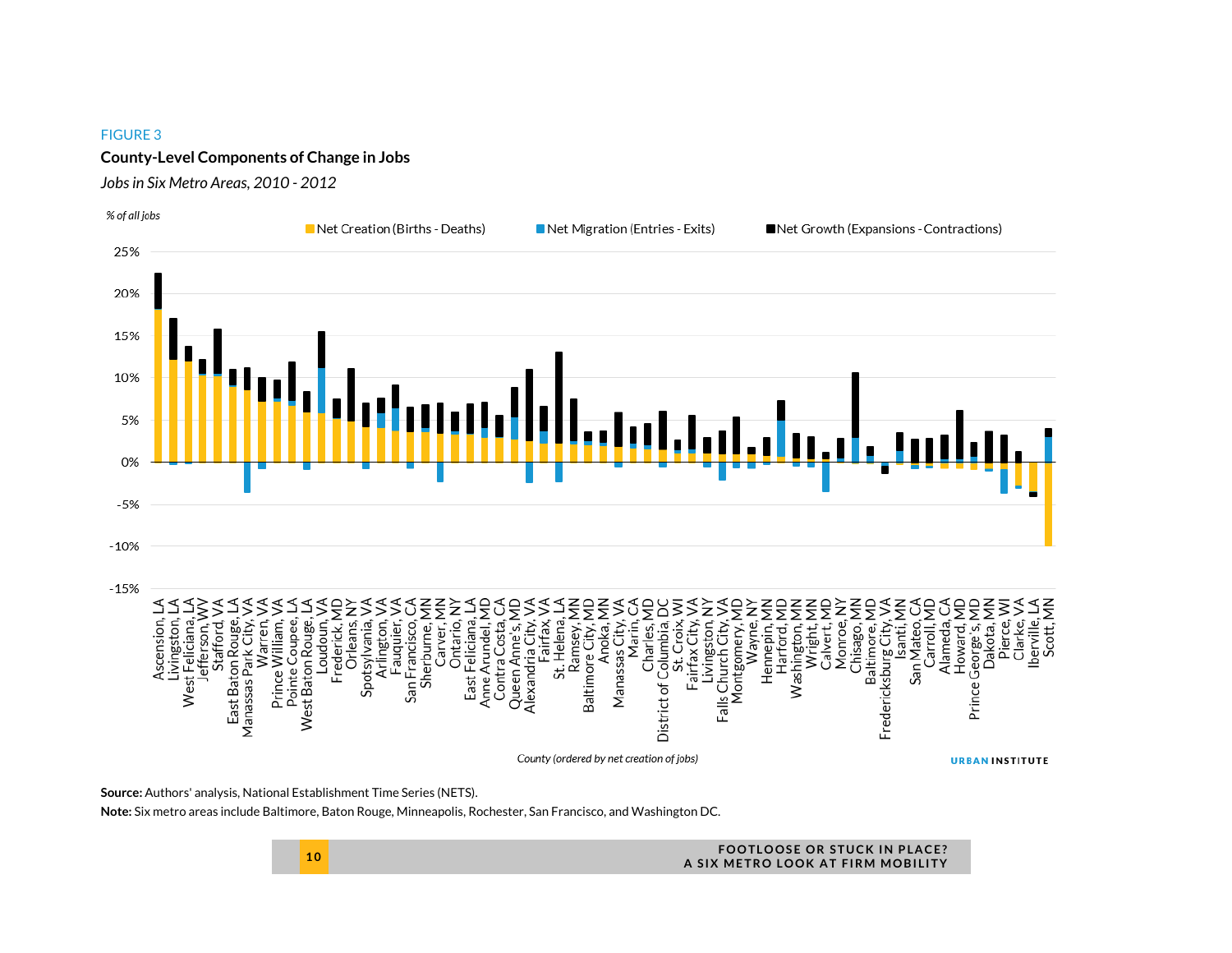#### **County-Level Median Household Income and Job Migration**

*Jobs in Six Metro Areas, 2010 - 2012* 



County (ordered by 2010 median household income)

**URBANINSTITUTE** 

**Source:** Authors' analysis, National Establishment Time Series (NETS); 2011-2015 5-Year Estimates, American Community Survey (ACS), U.S. Census Bureau. **Note:** Six metro areas include Baltimore, Baton Rouge, Minneapolis, Rochester, San Francisco, and Washington DC.

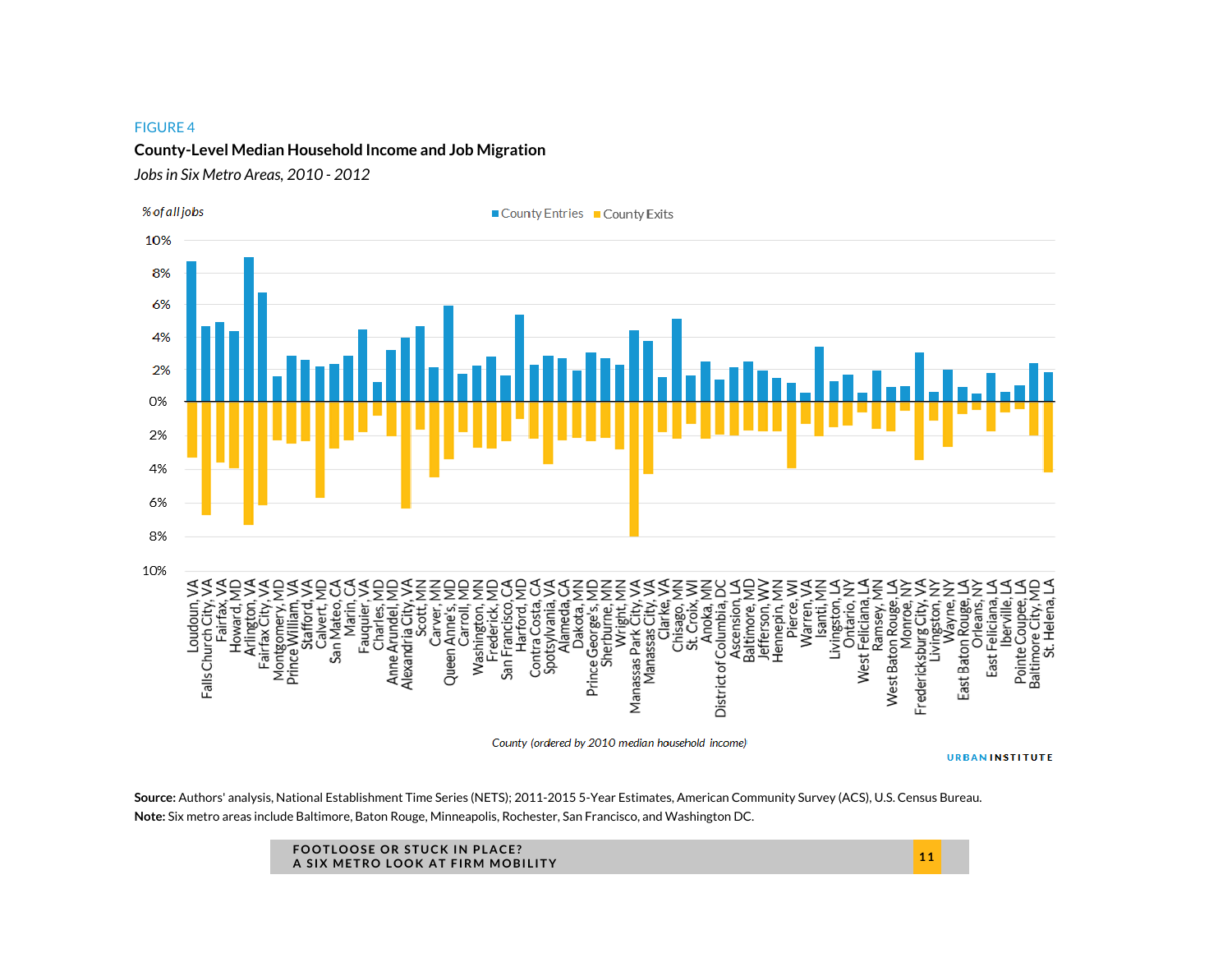# What Type of Establishments Are Moving?

Even though mobility does not typically represent a large source of local job loss, officials may feel more motivated to respond to real or threatened establishment exits if they are relatively large or strategic in terms of their industrial sector. Local officials bear more direct witness to the positive spillover and multiplier effects of job creation that establishment entries can cause. Not only do people who are employed locally purchase locally generated services (and, to a lesser extent, goods), but economic activity from establishment can generate additional jobs for establishments in local complementary industries. Moretti (2010) found that for every additional manufacturing job in an area, another 1.6 jobs in the nontradeable sector were generated locally. This result was more pronounced for high-skilled jobs, for which each job generated an additional 2.5 jobs in nontradeable local goods and services.

We find that mobile establishments had more employees than establishments that were born or died. This is understandable given that establishments generally ramp employment levels up or down as they are starting or failing, respectively. Establishments that moved out of their county or entered a county between 2010 and 2012 averaged 13 to 15 employees. Establishments that died averaged about 7 employees, and establishments that were born averaged 5 employees.

The largest establishments were relatively more likely to move from their respective counties than others. From 2010 to 2012, 5.6 percent of establishments with 500 or more employees moved; while between 3.2 and 3.6 percent of establishments with 10 to 499 employees moved, depending on their size class (figure 5). Least likely to move were the smallest establishments: just 2.2 percent of those with two to four employees moved in the most recent period. Overall, we see that establishments with 500 or more employees were likelier to move than establishments in other size classes in the last four rolling intervals of our 20-year study period.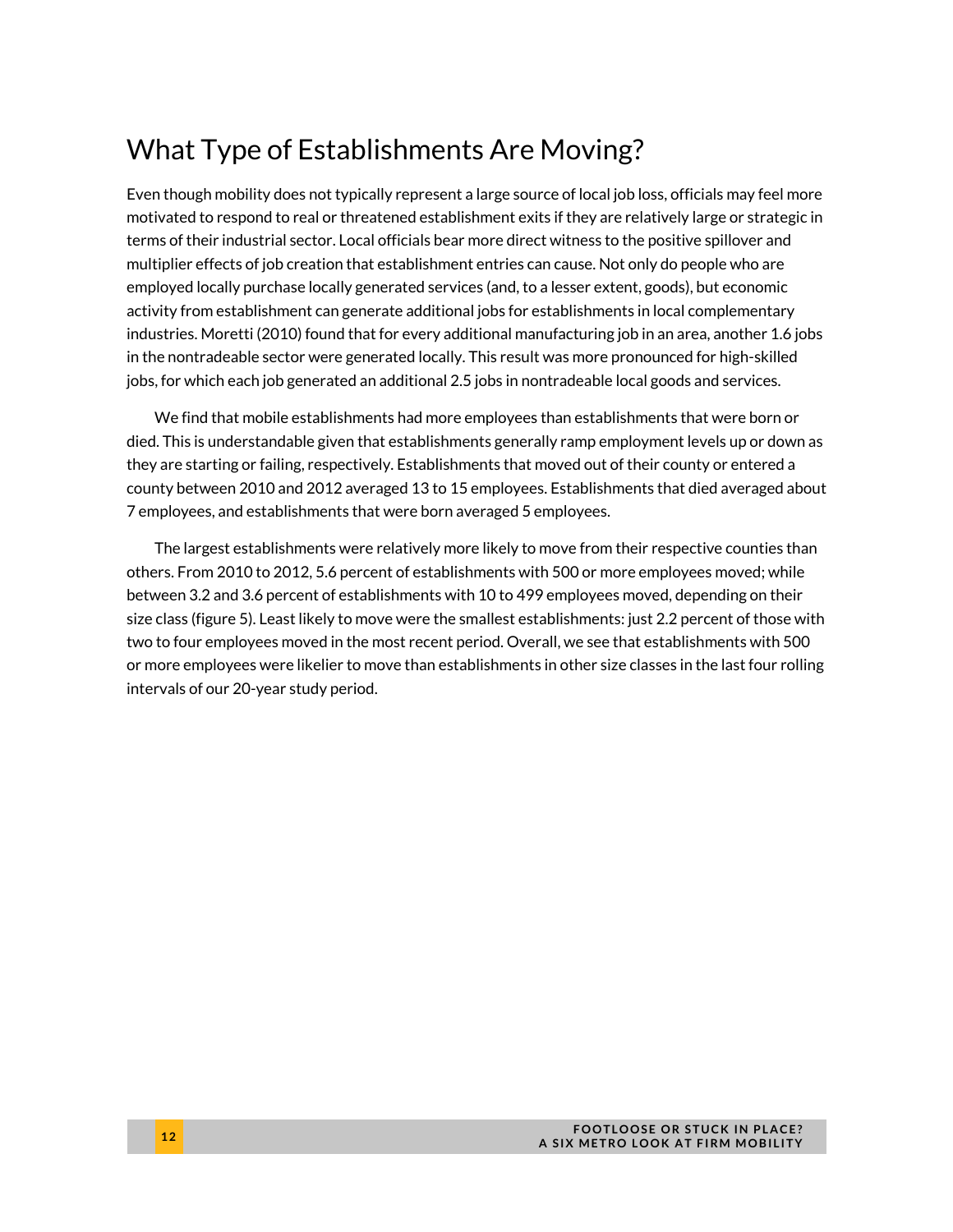#### **Migration Rates by Establishment Size**

*Establishments in Six Metro Areas, Rolling Three-Year Intervals* 



**Source:** Authors' analysis, National Establishment Time Series (NETS).

**Note:** Six metro areas include Baltimore, Baton Rouge, Minneapolis, Rochester, San Francisco, and Washington DC.

We also investigated whether establishments in different industrial sectors were more or less mobile. We found that establishments, and specifically their corresponding jobs, in some industries were more likely to move than others (figure 6). For the 2010 to 2012 period, 5.6 percent of jobs in the manufacturing sector and 6.0 percent of jobs in professional, scientific, and technical services moved. These two sectors were also in the top four sectors by total employment levels, with about 1 million or more jobs throughout the six metropolitan areas. The utilities sector also saw 7.0 percent of jobs move, though it constituted only 0.4 percent of total jobs. Least likely to move, with move rates between 1.0 and 2.0 percent, were establishments in the accommodation and food services and education services, both of which are large-employing industries with more than 500,000 jobs in our six metropolitan areas.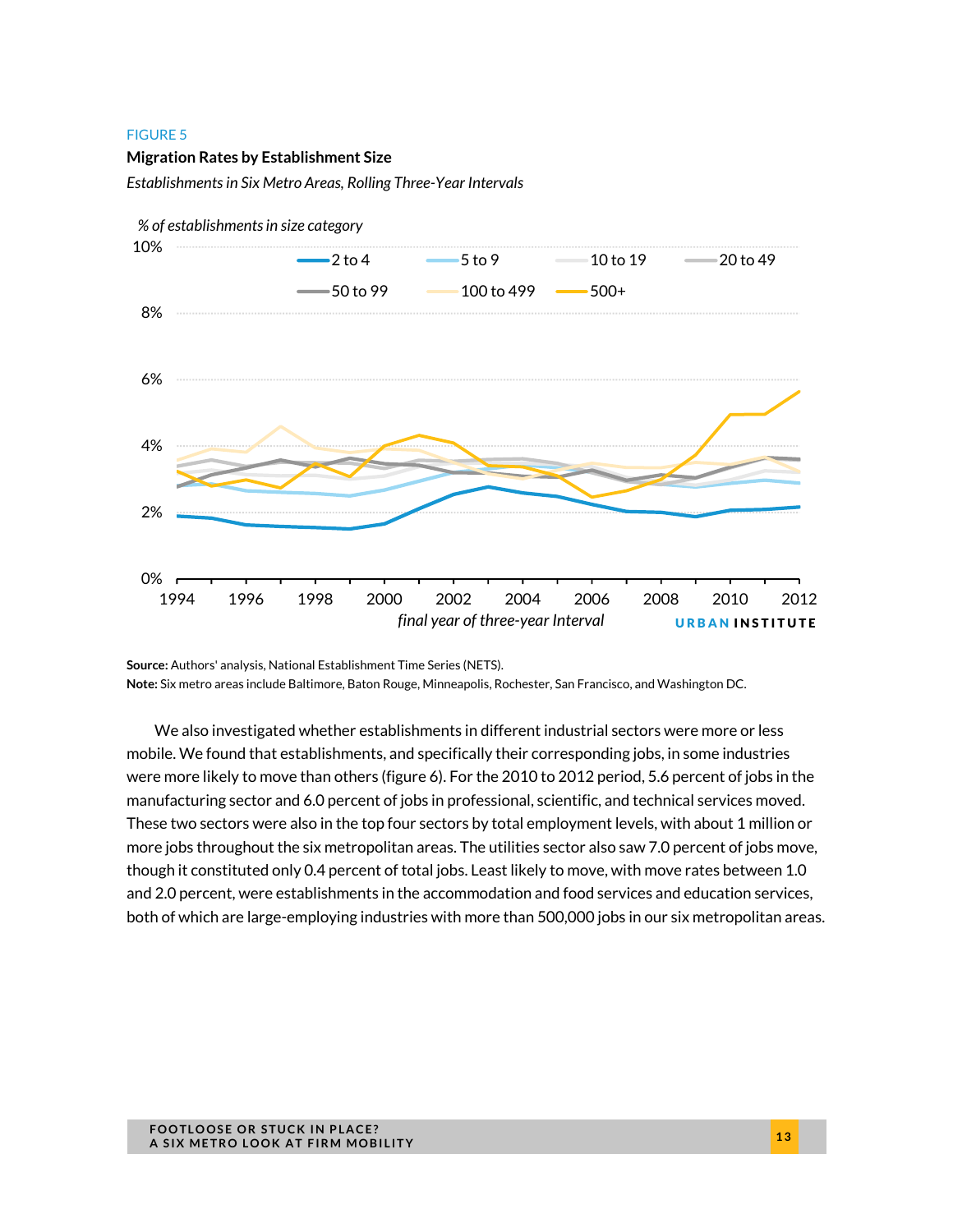#### **Migration Rates by Industrial Sector**

*Jobs in Six Metro Areas, 2010 - 2012* 



*% of jobs in industrial sector*

#### URBAN INSTITUTE

**Source:** Authors' analysis, National Establishment Time Series (NETS).

**Note:** Six metro areas include Baltimore, Baton Rouge, Minneapolis, Rochester, San Francisco, and Washington DC.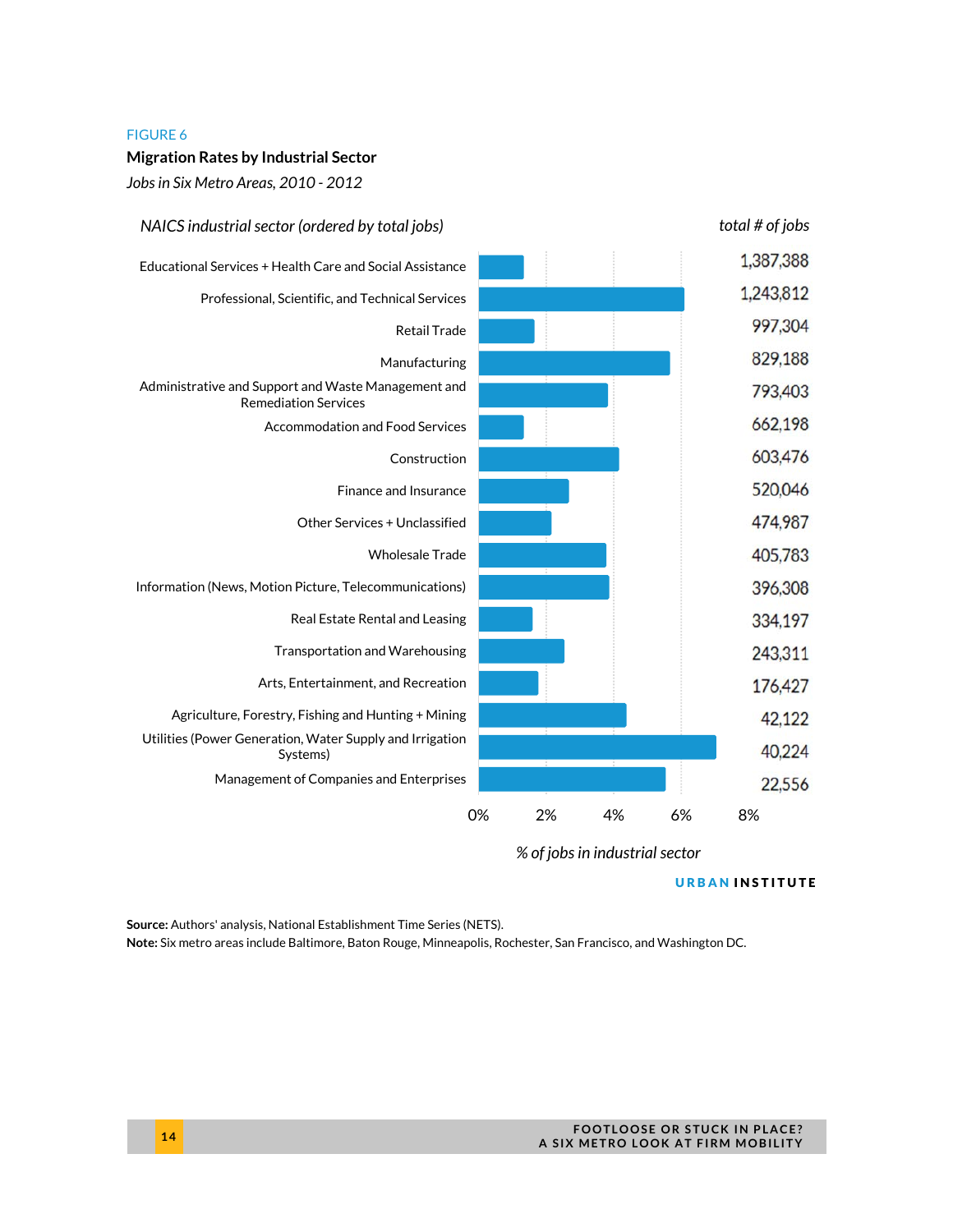# When Establishments Move, How Far Do They Go?

As with residential moves for families, most intercounty establishment relocations are happening at closer distances—within the metropolitan area or state. From 2010 to 2012, 61 percent of all intercounty job moves occurred within the same metropolitan area (yellow bars, figure 7). Of the other 39 percent of jobs that left their respective metropolitan areas during that period, slightly more than half left the state (and of these, a sizable share left the census division).<sup>13</sup> Specifically, 18 percent left the metropolitan area but stayed within the state (pink bar), and 21 percent left the state (blue bars). Overall, the composition of job migration has been consistent over time.

The Washington, DC metropolitan area encompasses areas from three states, and the Minneapolis metropolitan area, while mostly in Minnesota, includes two counties in Wisconsin. Therefore, the share of jobs that left the state but stayed within the metropolitan area (light yellow bar) was driven solely by those two metropolitan areas, totaling about 11 percent of intercounty job migration on average across time.

#### FIGURE 7

#### **Geography of Intercounty Job Migration**

*Jobs in Six Metro Areas, Rolling Three-Year Intervals* 



**Source:** Authors' analysis, National Establishment Time Series (NETS).

**Note:** Six metro areas include Baltimore, Baton Rouge, Minneapolis, Rochester, San Francisco, and Washington DC.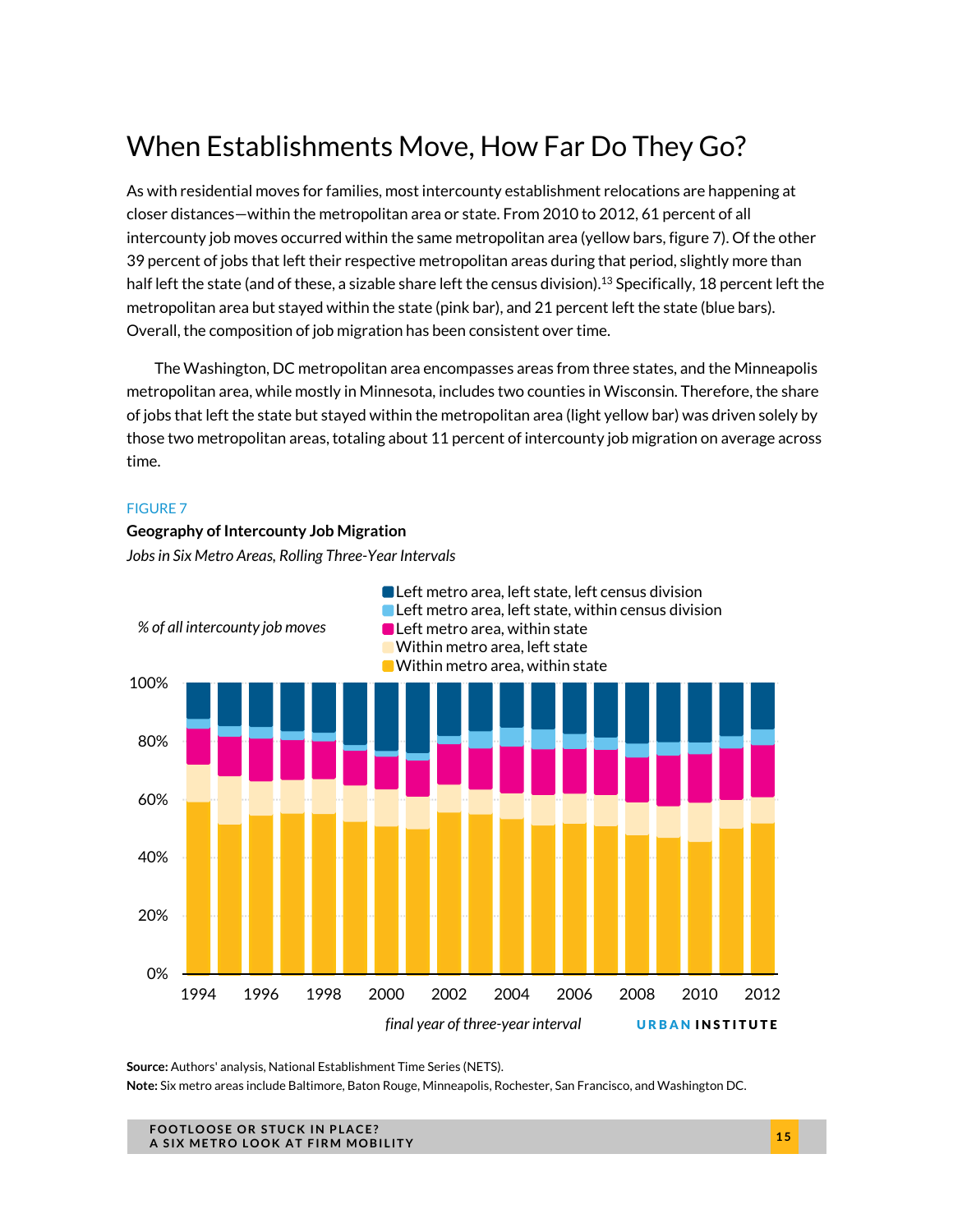Comparing individual counties from 2010 to 2012 (figure 8), similar patterns emerge. In figure 8, counties are ordered from left to right by the share of job migration that occurred within the metropolitan area (a combination of yellow bars, with left-most county having the largest share and right-most county having the lowest share). A large share of job migration happens at closer geographies. In eight of 61 counties (13 percent) more than 80 percent of intercounty job migration was within the metropolitan area and within the state. This was true both for small counties like East Feliciana Parish, Louisiana, and large ones like Arlington County, Virginia. In 39 of 61 counties (64 percent), moves within a metropolitan area (combination of yellow bars) represented more than half of all intercounty moves.

Six counties had half or more of their intercounty job migrations exit the metropolitan area but remain in the state (pink bar). Another five small counties, including Wayne County, New York, and Frederick County, Minnesota, had more than 60 percent of intercounty job migration going out of state. Interestingly, almost all of those jobs not only left their respective states, but also left their respective census divisions.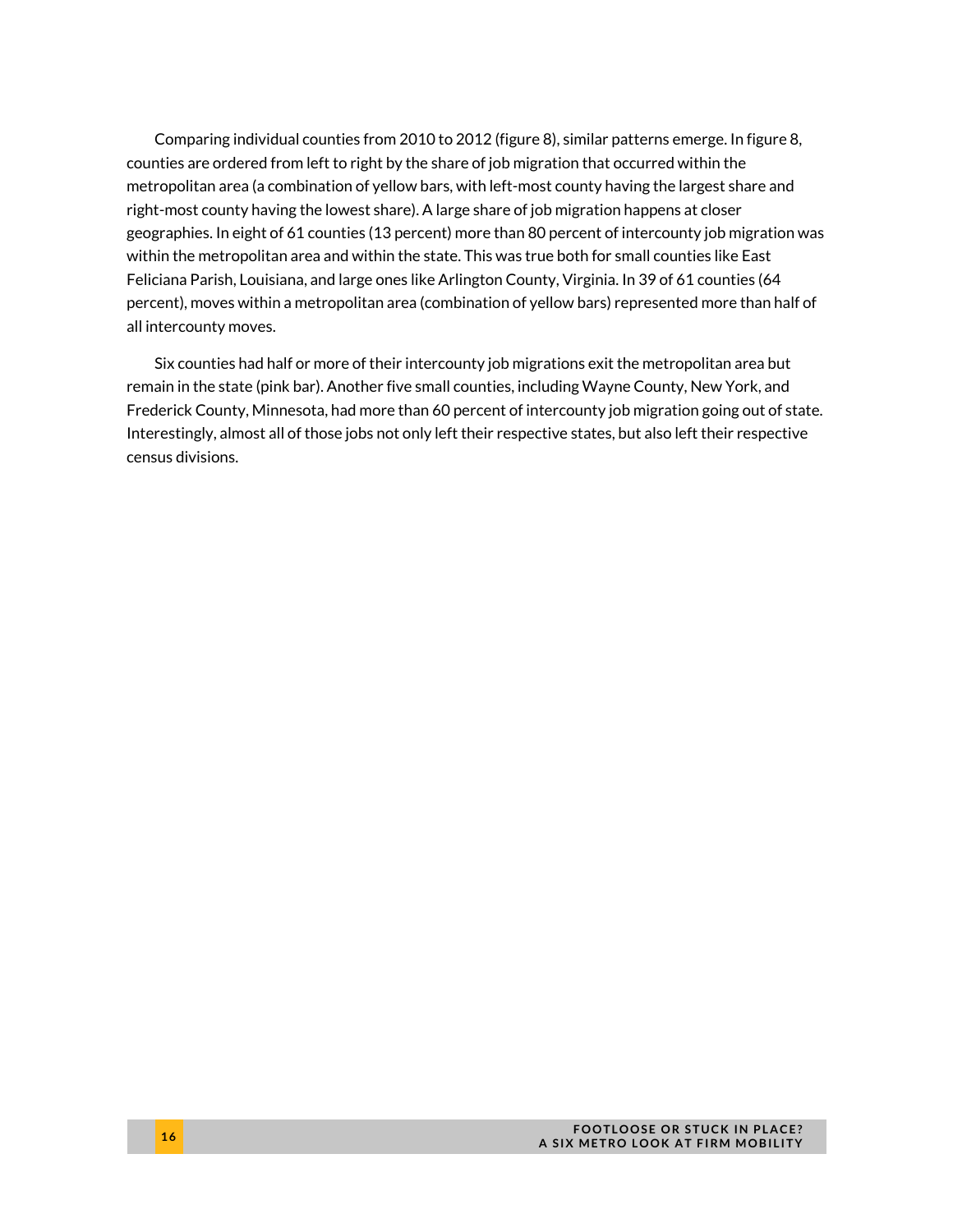#### **County-Level Geography of Intercounty Job Migration**

*Jobs in Six Metro Areas, 2010 - 2012* 



**Source:** Authors' analysis, National Establishment Time Series (NETS).

**Note:** Six metro areas include Baltimore, Baton Rouge, Minneapolis, Rochester, San Francisco, and Washington DC.

#### **FOOTLOOSE OR STUCK IN PLACE? A SIX METRO LOOK AT FIRM MOBILITY <sup>1</sup> <sup>7</sup>**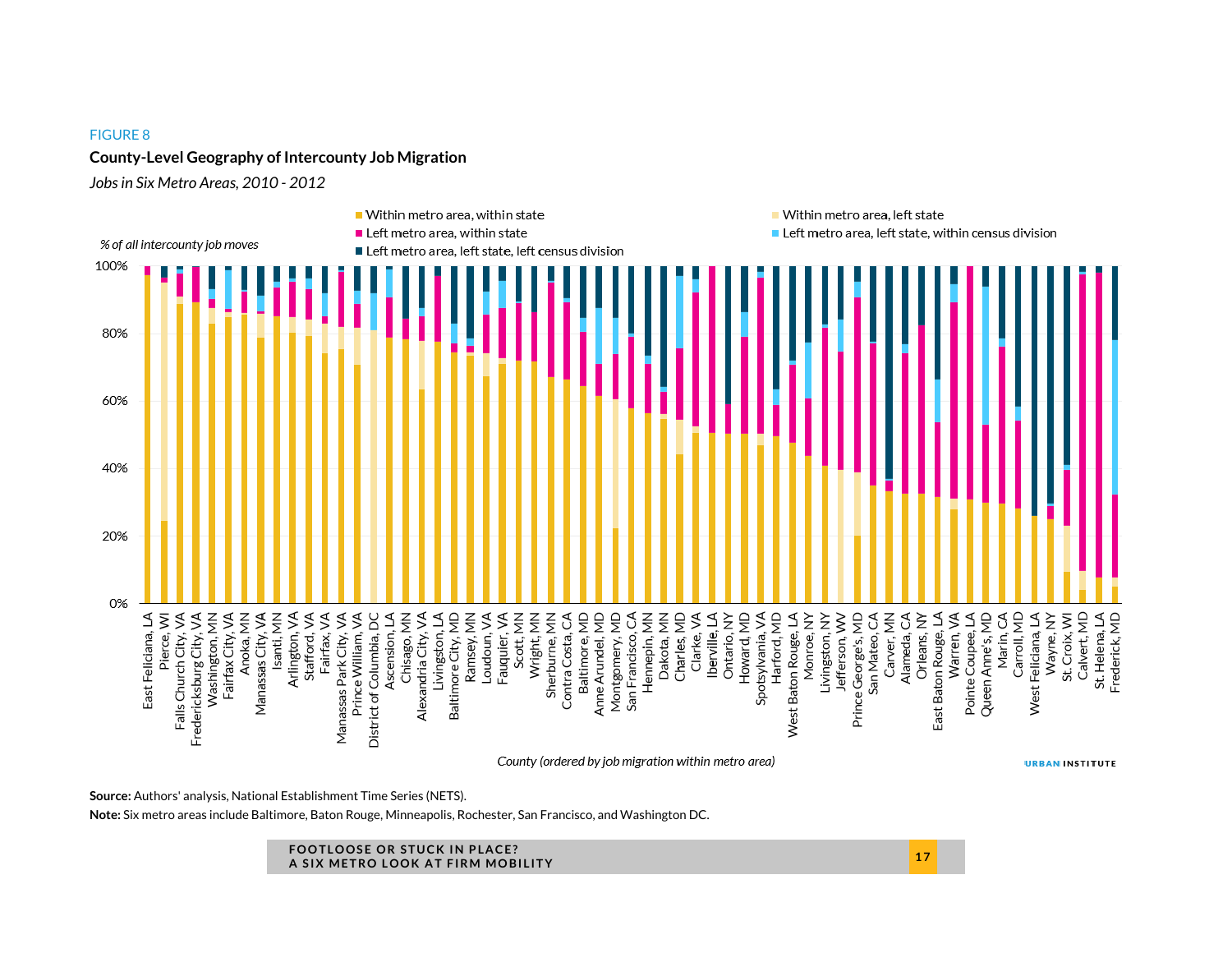### Implications

Localities frequently offer tax or other publicly funded incentives to attract or retain firms in an effort to bolster local employment (Bartik 2018a). However, the prevalence of job migration and its economic effects are not well understood.

We find that, with some exceptions, establishment and job entries and exits typically offset each other. Job exits are a relatively small share of all job losses at the county level. And, once in- and outmigrations are reconciled, changes in the number of jobs attributed to establishment mobility are small when viewed as a share of all jobs in an area. Migration happens at slightly different rates across varying establishment sizes and industrial sectors, but it is likely to occur within neighboring geographies of the same metropolitan area. Higher-income counties are likely to see more churn (both in- and outmigration) than lower-income counties, suggesting the prevalent rhetoric of jobs siphoning to higherincome areas merits further investigation.

Given these dynamics, localities should rigorously assess the value of providing incentives for firm attraction or retention. The evidence we present on job generation from migration does not reflect well on incentives, especially if eligibility and accountability standards in tax abatements do not explicitly address requirements for new jobs. Migration of establishments and their respective jobs constitutes a small portion of overall job gain or loss in our six metropolitan areas of study, suggesting that public resources may be better spent on activities that are larger contributors to employment gains, such as establishment births and expansions. We also note that though larger firms were slightly more likely to move than others, policymakers should reevaluate the role of mega-deals and large incentive packages in attracting establishments from other localities given the largely minimal changes to total employment levels from net migration.<sup>14</sup>

A healthy economy is important to local policymakers and their residents, and government action may still have a place in supporting sustainable economic growth, especially in declining or stagnant geographies or in areas dependent on a declining industrial base. Surveys about firm site selection, however, indicate that highway accessibility, labor costs, the availability of skilled labor, and quality of life all top tax exemptions and state and local tax incentives as important factors that local officials can influence.15

Although employment changes caused by job migration may vary across counties, most moves are happening locally within metropolitan areas. Unsurprisingly, this suggests that firms look to maintain their incumbent workforce, suppliers, and customer base. But the mere threat of an exit presents jurisdictions with the dire choice of either spending fiscal resources to retain the business or risk their neighboring jurisdictions poaching it. Regionalism and collaboration at interlocal levels, especially when incentivized by states and shared governance structures, can counter the "race to the bottom."

Economic development is about more than tax incentives. Evidence-based apprenticeship programs,<sup>16</sup> workforce development programs (Eyster and Briggs 2016), and good infrastructure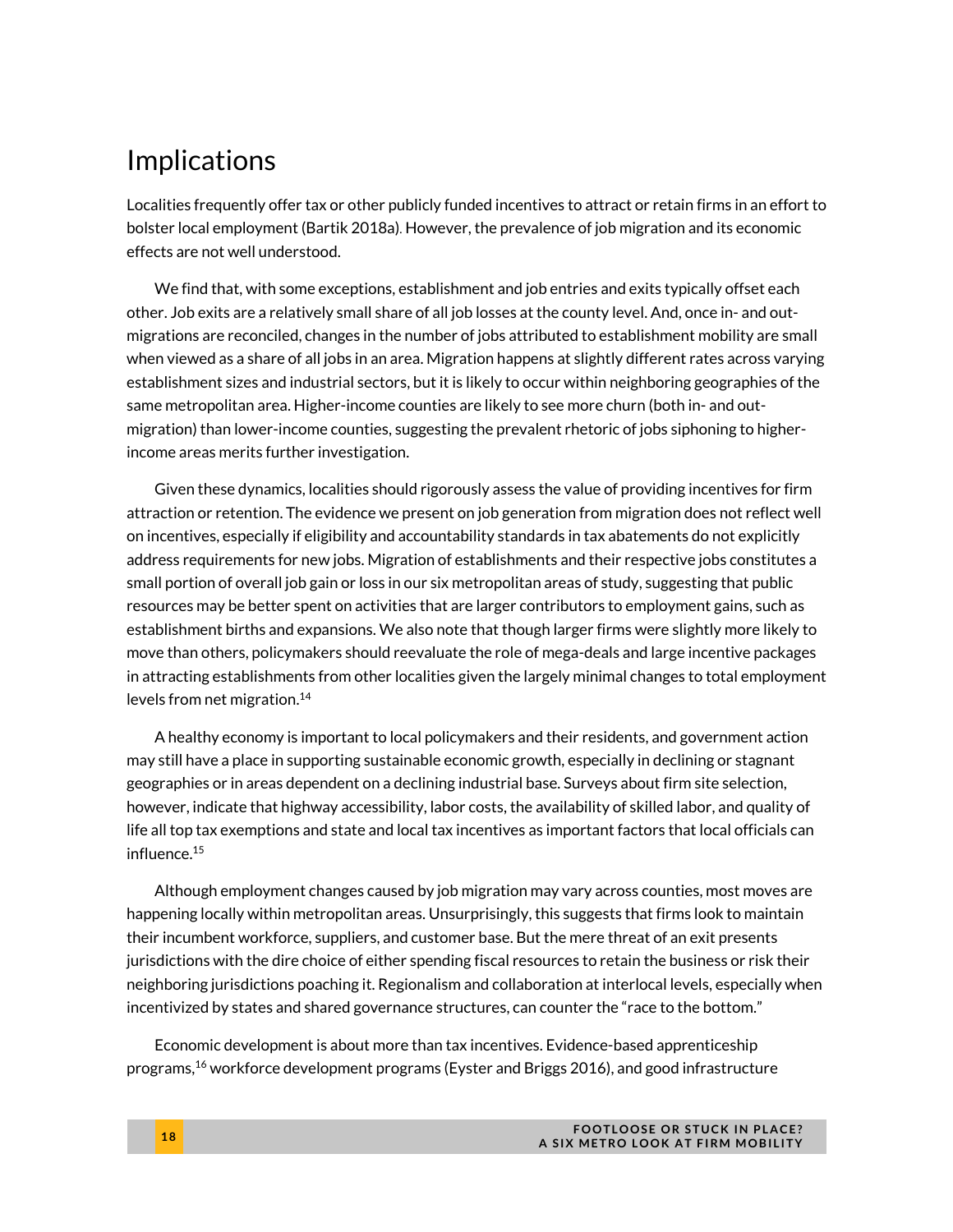support (Francis and Randall 2017) are alternatives. As Bartik (2018b) noted, job skills development programs (whether at the prekindergarten or community-college level) can have higher cost- benefit ratios than business tax incentives. Cities might consider these programs as long-term investments and shift some of those tax incentives into evidence-based practices if they want to take a proactive role in their economic development. The Governmental Accounting Standards Board (GASB) recently issued Statement No. 77 on tax abatement disclosures, requiring detailed financial reporting on all agreements where tax revenues are forgone (FAF 2015). All state and local governments that conform to Generally Accepted Accounting Principles (GAAP) for financial accounting purposes are required to comply for budgets post December 2015.

Across the US, economic development incentives have become popular political tools. But the asymmetry of information between governments, voters, and firms can mask the long-term fiscal costs to a region. Investigating the distributional effects of investment incentives, Jensen and Malesky (2018) find that cities and states with more investment incentives rely on regressive sales taxation and cuts to public services, which lead to higher levels of economic inequality. Our research does not directly examine the costs and benefits of such incentives in these six metropolitan areas or explicate migration trends for only establishments that received incentives, both of which are worthy pursuits for future research in this field. However, it does indicate that job migration is a very small share of all local employment, which should leave economic development agencies, politicians, and residents more skeptical of firm attraction and tax incentives' role in boosting economic activity.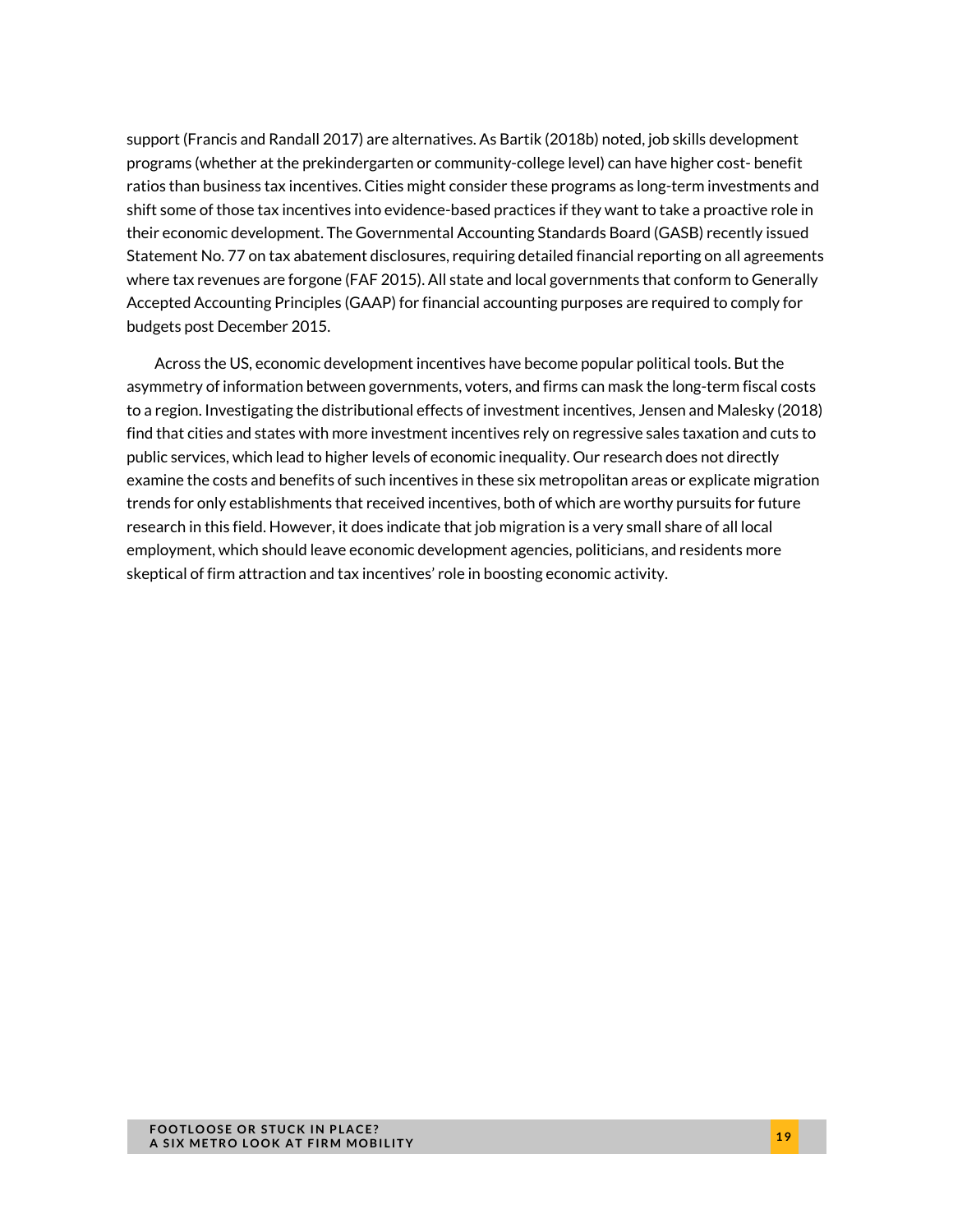### Appendix

#### TABLE A.1

#### **Summary of Six Metro Areas**

*Population, Income, Jobs, and Migration Breakdowns* 

|               | <b>Baltimore, MD</b> | <b>Baton</b><br>Rouge, LA | Minneapolis.<br><b>MN-WI</b> | Rochester, NY | San Francisco,<br>CА | <b>Washington, DC-</b><br><b>VA-MD-WV</b> | All six metros |
|---------------|----------------------|---------------------------|------------------------------|---------------|----------------------|-------------------------------------------|----------------|
| CBSA code     | 12580                | 12940                     | 33460                        | 40380         | 41860                | 47900                                     |                |
| Counties      |                      | Q                         | 13                           |               |                      | 22                                        | 61             |
| Population    | 2.710.500            | 802,500                   | 3.348.900                    | 1.079.700     | 4.335.400            | 5.636.200                                 | 17,913,100     |
| Median HHI    | \$76,800             | \$52,500                  | \$73,200                     | \$55,100      | \$96,700             | \$95,800                                  | \$84.200       |
| Total est.    | 126,300              | 39,500                    | 154.300                      | 37,900        | 232,400              | 301.700                                   | 892.100        |
| Total jobs    | 1.344.500            | 383,800                   | 1.755.700                    | 428,500       | 2.152.100            | 3.108.100                                 | 9.172.700      |
| Share of est. | 14.2%                | 4.4%                      | 17.3%                        | 4.2%          | 26.1%                | 33.8%                                     | 100%           |
| Share of Jobs | 14.7%                | 4.2%                      | 19.1%                        | 4.7%          | 23.5%                | 33.9%                                     | 100%           |
| Est. exits    | 1.7%                 | 1.0%                      | 1.9%                         | 0.9%          | 1.7%                 | 2.1%                                      | 1.8%           |
| Est. entries  | 1.9%                 | 1.2%                      | 2.0%                         | 1.0%          | 1.7%                 | 2.1%                                      | 1.8%           |
| Job exits     | 2.1%                 | 1.0%                      | 1.9%                         | 0.8%          | 2.3%                 | 3.1%                                      | 2.3%           |
| Job entries   | 3.1%                 | 1.0%                      | 1.9%                         | 1.1%          | 2.3%                 | 3.6%                                      | 2.7%           |

**Source:** Authors' analysis, National Establishment Time Series; 201115 Five-Year Estimates, American Community Survey; Metropolitan and Micropolitan Statistical Areas Population Totals: 2010–17, US Census Bureau.

Notes: CBSA = core-based statistical area; est. = establishment; HHI = household income. Numbers reported for the "All six metros" column are actual total figures for all variables except median household income (weighted average by population). Data are from 2010 for total establishments, total jobs, and population; data are 2011–15 five-year estimates for median HHI; data are from 2010–12 interval for exits and entries. Sole proprietorships and nonprofit/government establishments and their corresponding jobs are not included.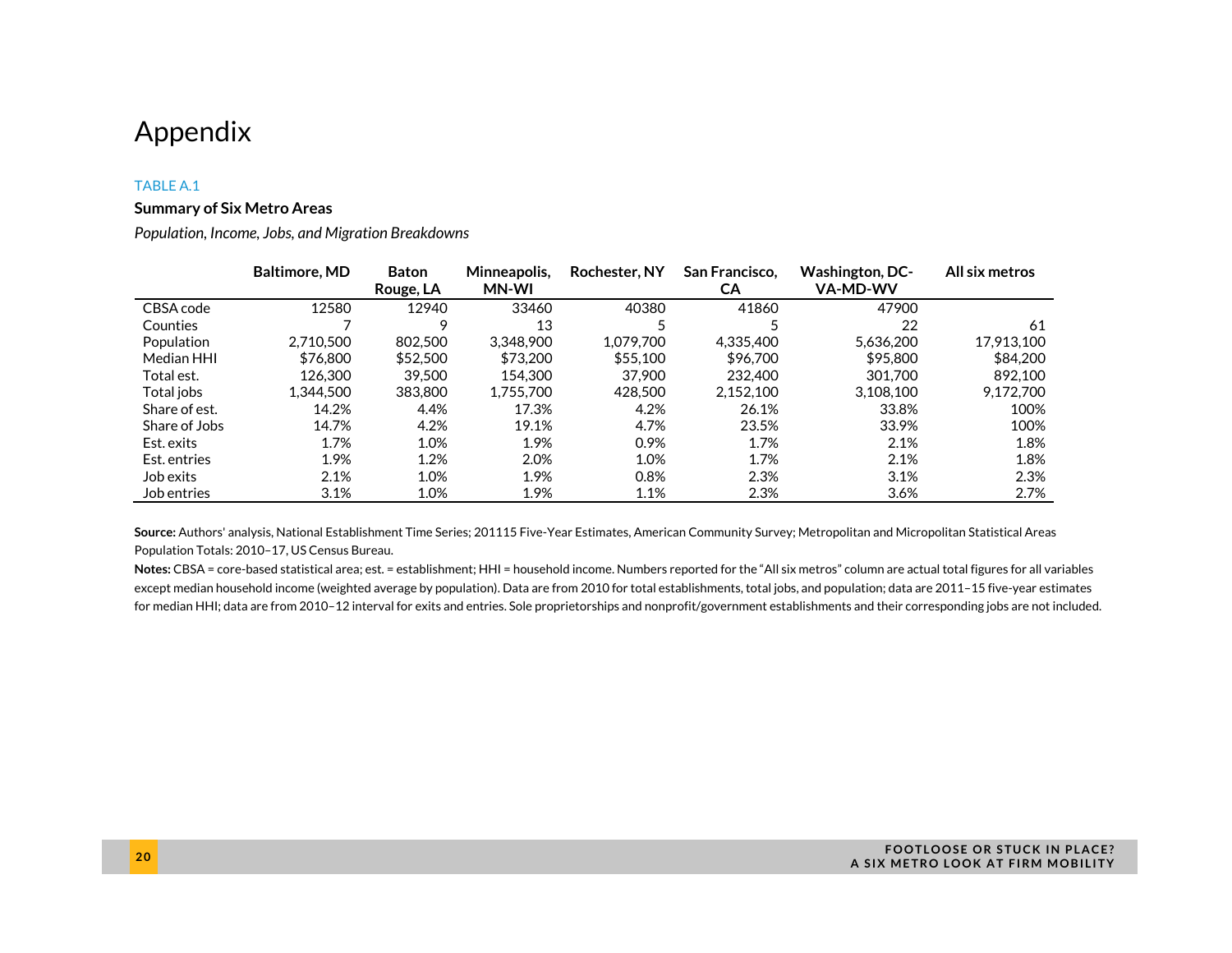#### TABLE A.2

#### **Summary of 61 Counties**

*Population, Income, Jobs, and Migration Breakdowns* 

|                       | <b>State</b> | Population | <b>Median HHI</b> | <b>Total Est.</b> | <b>Total Jobs</b> | <b>Est. Exits</b> | <b>Est. Entries</b> | <b>Job Exits</b> | <b>Job Entries</b> |
|-----------------------|--------------|------------|-------------------|-------------------|-------------------|-------------------|---------------------|------------------|--------------------|
| Alameda               | CA           | 1,510,300  | \$75,600          | 70,700            | 703,700           | 2%                | 2%                  | 2%               | 3%                 |
| Contra Costa          | CA           | 1,049,000  | \$80,200          | 46,800            | 380,100           | 1%                | 2%                  | 2%               | 2%                 |
| Marin                 | CA           | 252,400    | \$93,300          | 21,100            | 132,300           | 2%                | 2%                  | 2%               | 3%                 |
| San Francisco         | CA           | 805,200    | \$81,300          | 53,300            | 540,400           | 2%                | 1%                  | 2%               | 2%                 |
| San Mateo             | CA           | 718,500    | \$93,600          | 40,500            | 395,700           | 2%                | 2%                  | 3%               | 2%                 |
| District of Columbia  | DC           | 601,700    | \$70,800          | 37,400            | 498,700           | 2%                | 1%                  | 2%               | 1%                 |
| Ascension             | LA           | 107,200    | \$70,600          | 4,400             | 36,400            | 2%                | 2%                  | 2%               | 2%                 |
| East Baton Rouge      | LA           | 440,200    | \$49,300          | 25,800            | 281,500           | 1%                | 1%                  | 1%               | 1%                 |
| East Feliciana        | LA           | 20,300     | \$45,500          | 700               | 4,300             | 1%                | 1%                  | 2%               | 2%                 |
| Iberville             | LA           | 33,400     | \$45,100          | 1,300             | 13,300            | 1%                | 1%                  | 1%               | 1%                 |
| Livingston            | LA           | 128,000    | \$58,300          | 4,400             | 25,500            | 1%                | 2%                  | 1%               | 1%                 |
| Pointe Coupee         | LA           | 22,800     | \$43,800          | 900               | 6,200             | 1%                | 1%                  | 0%               | 1%                 |
| St. Helena            | LA           | 11,200     | \$35,400          | 400               | 2,500             | 4%                | 3%                  | 4%               | 2%                 |
| West Baton Rouge      | LA           | 23,800     | \$53,700          | 1,100             | 10,700            | 2%                | 2%                  | 2%               | 1%                 |
| West Feliciana        | LA           | 15,600     | \$56,700          | 400               | 3,600             | 1%                | 1%                  | 1%               | 1%                 |
| Anne Arundel          | <b>MD</b>    | 537,700    | \$89,900          | 26,200            | 259,300           | 2%                | 2%                  | 2%               | 3%                 |
| Baltimore             | <b>MD</b>    | 805,000    | \$67,100          | 37,900            | 396,700           | 2%                | 2%                  | 2%               | 2%                 |
| Calvert               | MD           | 88,700     | \$95,800          | 3,700             | 28,000            | 1%                | 2%                  | 6%               | 2%                 |
| Carroll               | MD           | 167,100    | \$85,400          | 8,200             | 65,800            | 2%                | 2%                  | 2%               | 2%                 |
| Charles               | <b>MD</b>    | 146,600    | \$90,600          | 5,900             | 49,500            | 1%                | 2%                  | 1%               | 1%                 |
| Frederick             | <b>MD</b>    | 233,400    | \$83,700          | 12,500            | 113,600           | 1%                | 2%                  | 3%               | 3%                 |
| Harford               | <b>MD</b>    | 244,800    | \$80,500          | 10,000            | 104,400           | 1%                | 1%                  | 1%               | 5%                 |
| Howard                | <b>MD</b>    | 287,100    | \$110,200         | 16,300            | 178,300           | 2%                | 3%                  | 4%               | 4%                 |
| Montgomery            | MD           | 971,800    | \$99,400          | 53,200            | 531,800           | 1%                | 1%                  | 2%               | 2%                 |
| Prince George's       | MD           | 863,400    | \$74,300          | 38,900            | 363,100           | 2%                | 1%                  | 2%               | 3%                 |
| Queen Anne's          | <b>MD</b>    | 47,800     | \$86,000          | 2,800             | 16,600            | 2%                | 3%                  | 3%               | 6%                 |
| <b>Baltimore City</b> | <b>MD</b>    | 621,000    | \$42,200          | 24,900            | 323,300           | 2%                | 2%                  | 2%               | 2%                 |
| Anoka                 | <b>MN</b>    | 330,800    | \$70,900          | 12,200            | 116,600           | 2%                | 2%                  | 2%               | 3%                 |
| Carver                | <b>MN</b>    | 91,000     | \$86,300          | 4,400             | 41,800            | 2%                | 2%                  | 4%               | 2%                 |
| Chisago               | <b>MN</b>    | 53,900     | \$71,000          | 2,400             | 14,300            | 2%                | 3%                  | 2%               | 5%                 |
| Dakota                | MN           | 398,600    | \$75,600          | 17,100            | 203,500           | 2%                | 2%                  | 2%               | 2%                 |
| Hennepin              | MN           | 1,152,400  | \$65,800          | 63,400            | 820,300           | 1%                | 1%                  | 2%               | 2%                 |
| Isanti                | <b>MN</b>    | 37,800     | \$59,900          | 1,600             | 9,400             | 2%                | 3%                  | 2%               | 3%                 |

**FOOTLOOSE OR STUCK IN PLACE? A SIX METRO LOOK AT FIRM MOBILITY <sup>2</sup> <sup>1</sup>**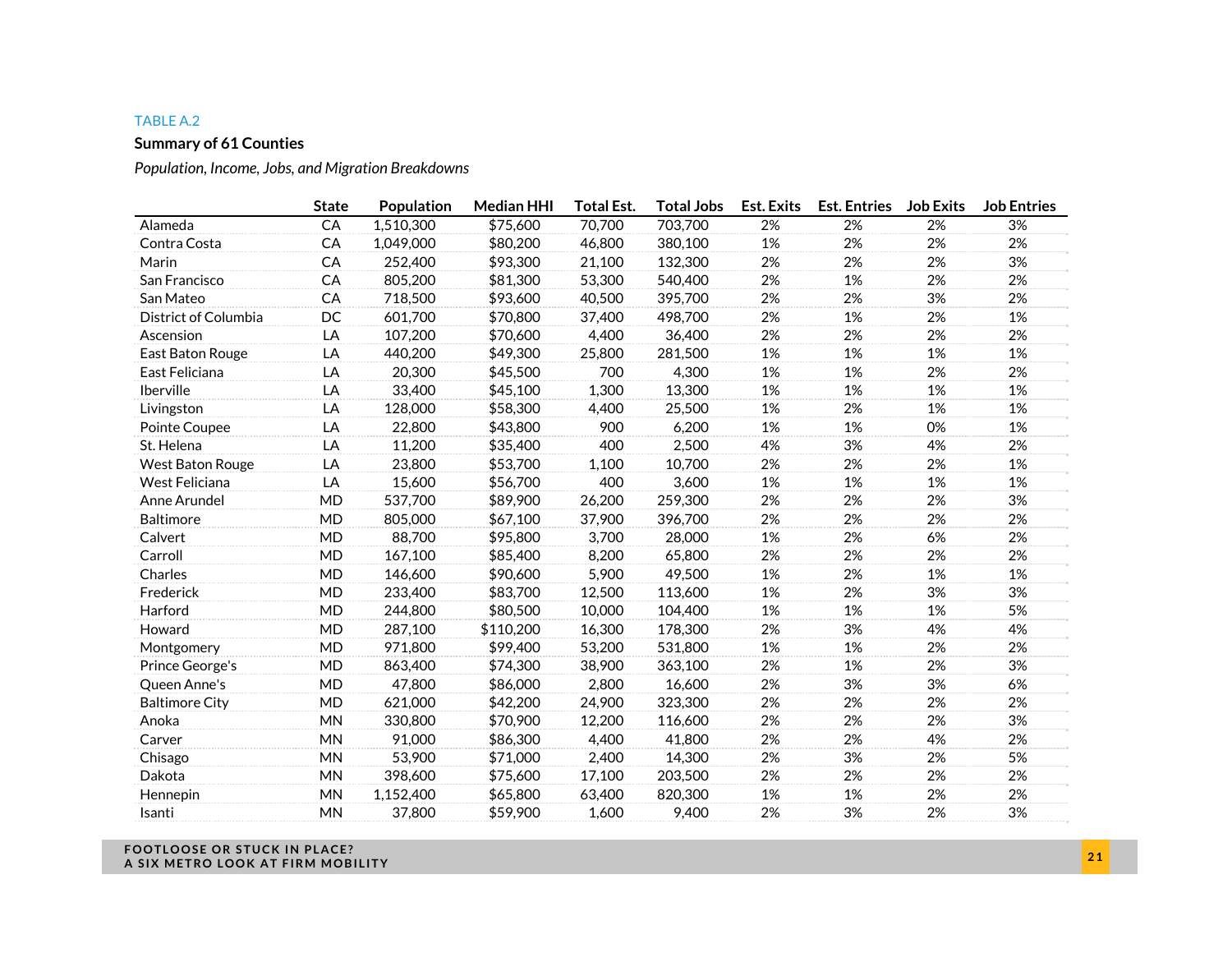|                     | <b>State</b> | Population | <b>Median HHI</b> | Total Est. | Total Jobs | <b>Est. Exits</b> | <b>Est. Entries</b> | <b>Job Exits</b> | <b>Job Entries</b> |
|---------------------|--------------|------------|-------------------|------------|------------|-------------------|---------------------|------------------|--------------------|
| Ramsey              | <b>MN</b>    | 508,600    | \$56,100          | 22,400     | 309,900    | 2%                | 2%                  | 2%               | 2%                 |
| Scott               | <b>MN</b>    | 129,900    | \$87,800          | 5,700      | 50,500     | 2%                | 3%                  | 2%               | 5%                 |
| Sherburne           | <b>MN</b>    | 88,500     | \$74,200          | 3,800      | 24,900     | 3%                | 3%                  | 2%               | 3%                 |
| Washington          | <b>MN</b>    | 238,100    | \$83,700          | 9,800      | 83,200     | 2%                | 3%                  | 3%               | 2%                 |
| Wright              | <b>MN</b>    | 124,700    | \$73,600          | 5,700      | 38,300     | 2%                | 2%                  | 3%               | 2%                 |
| Livingston          | <b>NY</b>    | 65,400     | \$51,700          | 2,300      | 18,100     | 1%                | 1%                  | 1%               | 1%                 |
| Monroe              | <b>NY</b>    | 744,300    | \$52,600          | 26,900     | 327,400    | 1%                | 1%                  | 1%               | 1%                 |
| Ontario             | <b>NY</b>    | 107,900    | \$57,400          | 4,500      | 45,500     | 1%                | 2%                  | 1%               | 2%                 |
| Orleans             | <b>NY</b>    | 42,900     | \$46,400          | 1,200      | 8,700      | 1%                | 1%                  | 0%               | 0%                 |
| Wayne               | <b>NY</b>    | 93,800     | \$50,800          | 3,000      | 28,800     | 2%                | 2%                  | 3%               | 2%                 |
| Arlington           | VA           | 207,600    | \$105,800         | 10,600     | 152,700    | 4%                | 3%                  | 7%               | 9%                 |
| Clarke              | VA           | 14,000     | \$71,300          | 1,000      | 5,700      | 3%                | 2%                  | 2%               | 2%                 |
| Fairfax             | VA           | 1,081,700  | \$112,600         | 66,000     | 742,200    | 2%                | 2%                  | 4%               | 5%                 |
| Fauquier            | VA           | 65,200     | \$91,600          | 4,300      | 27,700     | 2%                | 3%                  | 2%               | 4%                 |
| Loudoun             | VA           | 312,300    | \$123,500         | 17,600     | 168,100    | 2%                | 3%                  | 3%               | 9%                 |
| Prince William      | VA           | 402,000    | \$98,700          | 16,600     | 134,600    | 2%                | 3%                  | 2%               | 3%                 |
| Spotsylvania        | VA           | 122,400    | \$78,100          | 5,300      | 39,400     | 2%                | 3%                  | 4%               | 3%                 |
| Stafford            | VA           | 129,000    | \$97,100          | 5,100      | 34,900     | 3%                | 2%                  | 2%               | 3%                 |
| Warren              | VA           | 37,600     | \$61,500          | 2,100      | 14,100     | 2%                | 1%                  | 1%               | 1%                 |
| Alexandria City     | VA           | 140,000    | \$89,100          | 9,000      | 92,200     | 4%                | 3%                  | 6%               | 4%                 |
| Fairfax City        | VA           | 22,600     | \$105,300         | 3,600      | 32,500     | 5%                | 5%                  | 6%               | 7%                 |
| Falls Church City   | VA           | 12,300     | \$120,500         | 1,500      | 11,600     | 4%                | 5%                  | 7%               | 5%                 |
| Fredericksburg City | VA           | 24,300     | \$51,800          | 2,300      | 23,600     | 4%                | 3%                  | 3%               | 3%                 |
| Manassas City       | VA           | 37,800     | \$72,900          | 2,400      | 23,800     | 5%                | 4%                  | 4%               | 4%                 |
| Manassas Park City  | VA           | 14,300     | \$73,500          | 600        | 4,800      | 5%                | 5%                  | 8%               | 4%                 |
| Jefferson           | <b>WV</b>    | 53,500     | \$66,700          | 2,100      | 15,500     | 2%                | 2%                  | 2%               | 2%                 |
| Pierce              | WI           | 41,000     | \$61,600          | 1,600      | 11,000     | 1%                | 2%                  | 4%               | 1%                 |
| St. Croix           | WI           | 84,300     | \$70,900          | 4,100      | 31,900     | 1%                | 2%                  | 1%               | 2%                 |
| All 61 counties     |              | 291,200    | \$75,000          | 14.600     | 150,400    | 2%                | 2%                  | 3%               | 3%                 |

**Source:** Authors' analysis, National Establishment Time Series; 2011–15 Five-Year Estimates, American Community Survey; Metropolitan and Micropolitan Statistical Areas Population Totals: 2010–17, US Census Bureau.

**Notes:** Est. = establishment; HHI = household income. Numbers reported for the "All 61 counties" row are unweighted averages. Data are from 2010 for total establishments, total jobs, and population; data are from 2011-15 five-year estimates for median HHI; data are 2010-12 intervals for exits and entries. Sole proprietorships and nonprofit/government establishments and their corresponding jobs are not included.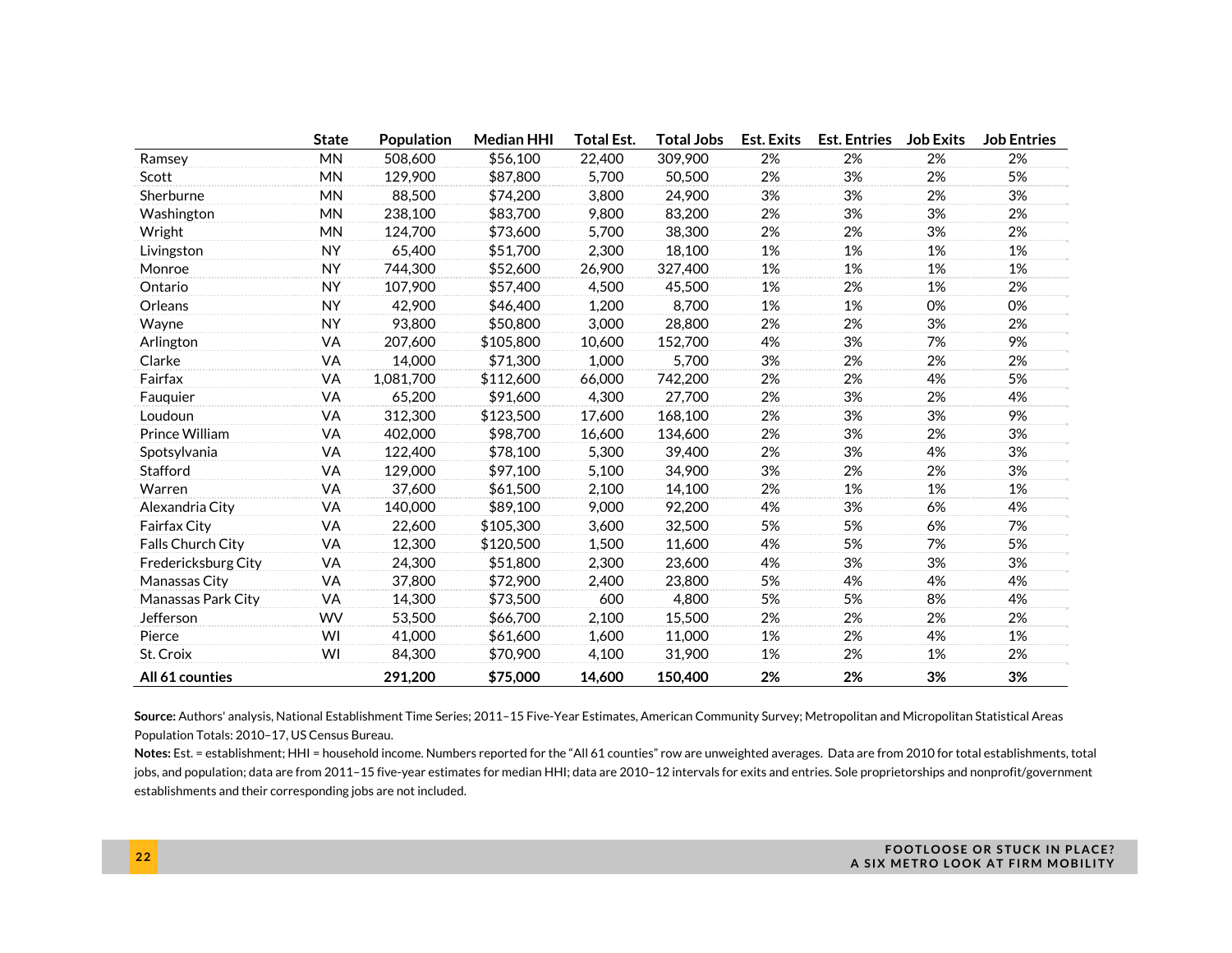### Notes

 $1$  An establishment, as defined by Walls & Associates, is "a business or industrial unit at a single physical location that produces or distributes goods or performs services, for example, a single store or factory" (Neumark, Zhang, and Wall 2005).

 $^2$  We studied the following metropolitan statistical areas: Baton Rouge, LA; Baltimore-Towson, MD; Minneapolis-St. Paul-Bloomington, MN-WI; Rochester, NY; San Francisco-Oakland-Fremont, CA; and Washington-Arlington-Alexandria, DC-VA-MD-WV.

 $3$  For a study on how declining transportation costs have contributed to the rise in international trade since the 1950s, see Hummels (2007). In *States and the Economy*, Wilson (1993) describes structural economic changes, including deindustrialization and innovations in the telecommunications industry, that have caused economic activities to become more spatially dispersed. These changes, as well as a 1970s proliferation of state business climate rankings focusing heavily on tax rates, Wilson suggests, led to higher levels of state economic competition.

4 Jill Cowan, "Dallas Offers Nokia \$4.8 Million to Move Headquarters 3 Miles from Las Colinas, Jobs from Plano," *DallasNews.com*, July 11, 2018, https://www.dallasnews.com/business/economy/2018/07/11/dallas-offers-nokia-48-million-move-headquarters-3-miles-las-colinas-jobs-plano.

 $^5$  See Randall et al. (forthcoming) for a more thorough overview of the literature on the effects of aggressive tax incentive competition. Intraregional relocation of firms from one jurisdiction to another can cause a net loss in the regional tax base. See Anderson and Wassmer (2000), Mintz and Tulkens (1986), Wildasin (1989), and Wilson (1993). Discussions about the benefits of firm relocations tend to focus on the benefits obtained but not the additional costs associated with increased use of public services by the establishment or new employees that migrate from outside of the area (Bartik 2018a). Of the new jobs created in a local labor market, 80 percent will likely be filled by in-migrants who would have lived elsewhere absent the new job opportunities (Bartik 2003). This reduces the benefit of new employment for the jurisdiction, which now must provide services to accommodate the increased population.

6 We received data for the following combined statistical areas (CSAs) and core-based statistical areas (CBSAs), as per the 2008 statistical definitions: Baton Rouge-Pierre Part, LA (CSA: 132), Minneapolis-St. Paul-Bloomington, MN-WI (CBSA: 33460), Rochester-Batavia-Seneca Falls, NY (CSA: 464), San Francisco-Oakland-Fremont, CA (CBSA: 41860), and Washington-Baltimore-Northern Virginia, DC-VA-MD-WV (CSA: 548). From the above, we derived the metropolitan statistical areas and excluded any micropolitan areas for the following: Baltimore (CBSA: 12580), Baton Rouge (CBSA: 12940), Minneapolis (CBSA: 33460), Rochester (CBSA: 40380), San Francisco (CBSA: 41860), and Washington-Arlington-Alexandria, DC-VA-MD-WV (CBSA: 47900).

 $7$  See LeRoy and Walter (2006) and Cafcas (2015).

 $8$  To ensure our results are robust, we tested three different iterations of components of change in establishment and job levels across the six metropolitan areas to check the validity of actual and imputed employment figures, finding that the trends in this brief hold.

9 Jonathan O'Connell, "As Companies Relocate to Big Cities, Suburban Towns Are Left Scrambling," *Washington Post*, July 16, 2017, https://www.washingtonpost.com/business/economy/as-companies-relocate-to-big-citiessuburban-towns-are-left-scrambling/2017/07/16/81c12cea-618d-11e7-84a1 a26b75ad39fe\_story.html?noredirect=on&utm\_term=.925160c99965.

 $10$  Ibid.

 $11$  A related but distinct body of research shows the effects of plant closures due to trade or technological changes, which we do not focus on here.

 $12$  "2011-2015 5-Year Estimates: Median Household Income by County," American Fact Finder, US Census Bureau, accessed April 25, 2018 https://factfinder.census.gov/faces/nav/jsf/pages/index.xhtml.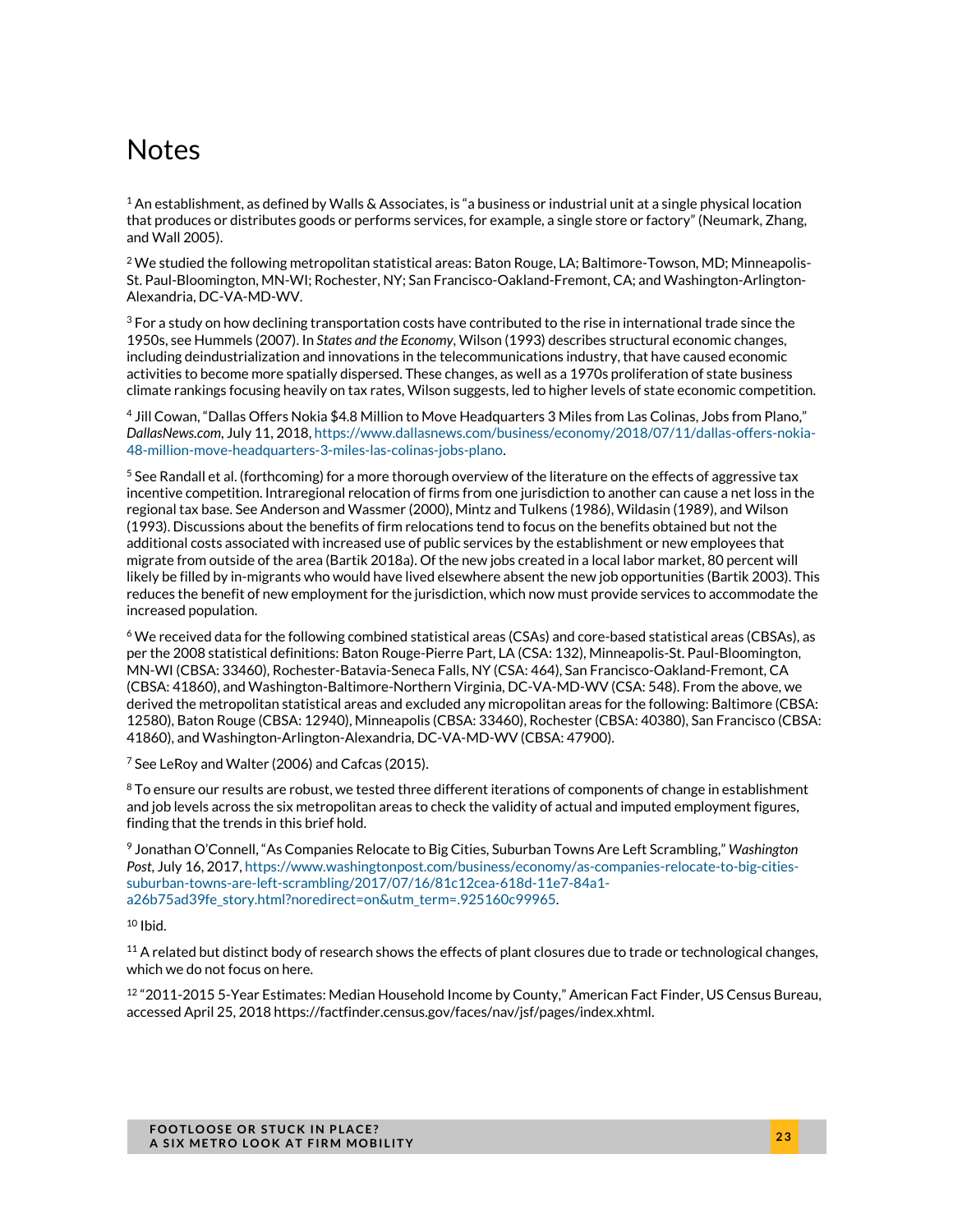$^{13}$  Census divisions are geographic groupings of states and the District of Columbia. The nine census divisions are New England, Middle Atlantic, Midwest, West North Central, South Atlantic, East South Central, West South Central, Mountain, and Pacific.

<sup>14</sup> See Mattera and Tarczynska (2013).

15 See Geraldine Gambale, "32nd Annual Corporate Survey Results & the 14th Annual Consultants Survey" *Area Development*, quarter 1 2018, http://www.areadevelopment.com/Corporate-Consultants-Survey-Results/Q1- 2018/32nd-annual-corporate-survey-14th-annual-consultants-survey.shtml.

16 Zachary J. McDade, "Expanding apprenticeships is worth the investment," *Urban Wire,* June 9, 2014, https://www.urban.org/urban-wire/expanding-apprenticeships-worth-investment.

### References

- Anderson, John E., and Robert W. Wassmer. 2000. *Bidding for Business: The Efficacy of Local Economic Development Incentives in a Metropolitan Area*. Kalamazoo, MI: W.E. Upjohn Institute for Employment Research.
- Baldwin, Richard E., and Toshihiro Okubo. 2006. "Heterogeneous Firms, Agglomeration and Economic Geography: Spatial Selection and Sorting." *Journal of Economic Geography* 6 (3): 323–46.
- Bartik, Timothy J. 2003. "Local Economic Development Policies." Working paper 03-91. Kalamazoo, MI: W.E. Upjohn Institute for Employment Research. http://research.upjohn.org/cgi/viewcontent.cgi?article=1108&context=up\_workingpapers.
- Bartik, Timothy J. 2004. "Incentive Solutions." Kalamazoo, MI: W.E. Upjohn Institute for Employment Research. https://doi.org/10.17848/wp04-99.
- ———. 2017. "A New Panel Database on Business Incentives for Economic Development Offered by State and Local Governments in the United States." Kalamazoo, MI: W.E. Upjohn Institute for Employment Research. http://www.upjohn.org/models/bied/report.php.
- ———. 2018a. "Who Benefits From Economic Development Incentives? How Incentive Effects on Local Incomes and the Income Distribution Vary with Different Assumptions about Incentive Policy and the Local Economy." Kalamazoo, MI: W.E. Upjohn Institute for Employment Research. https://doi.org/10.17848/tr18-034.
- ———. 2018b. "Helping Manufacturing-Intensive Communities: What Works?" Washington, DC: Center on Budget and Policy Priorities. https://www.cbpp.org/sites/default/files/atoms/files/4-9-18fe.pdf.
- Cafcas, Thomas. 2015. *A Better Deal for the District: Enhancing Economic Development Transparency & Accountability in Washington, D.C*. Washington, DC: Good Jobs First.
- Chapple, Karen. 2014. "The Highest and Best Use? Urban Industrial Land and Job Creation." *Economic Development Quarterly* 28 (4): 300–313.
- Chirinko, Robert S., and Daniel J. Wilson. 2008. "State Investment Tax Incentives: A Zero-Sum Game?" *Journal of Public Economics* 92 (12): 2362–84.
- Conroy, Tessa, Steven Deller, and Alexandra Tsvetkova. 2015. "Regional Business Climate and Interstate Manufacturing Relocation Decisions." *Munich Personal RePEc Archive* 72350.
- Eyster, Lauren, and Amanda Briggs. 2016. "State Workforce and Economic Development." Washington, DC: Urban Institute. https://www.taxpolicycenter.org/sites/default/files/publication/136701/2001004-state-workforceand-economic-development-opportunities-for-collaboration\_3.pdf.
- Ellis, Stephen, and Cynthia Rogers. 2000. "Local Economic Development as a Prisoners' Dilemma: The Role of Business Climate." *Review of Regional Studies* 30 (3): 315.
- Financial Accounting Foundation (FAF). 2015. "Statement No. 77 of the Governmental Accounting Standards Board: Tax Abatement Disclosures." CT: Financial Accounting Foundation.
- Francis, Norton, and Megan Randall. 2017. "Investments in the Community." Washington, DC: Urban Institute. https://www.taxpolicycenter.org/publications/investments-community.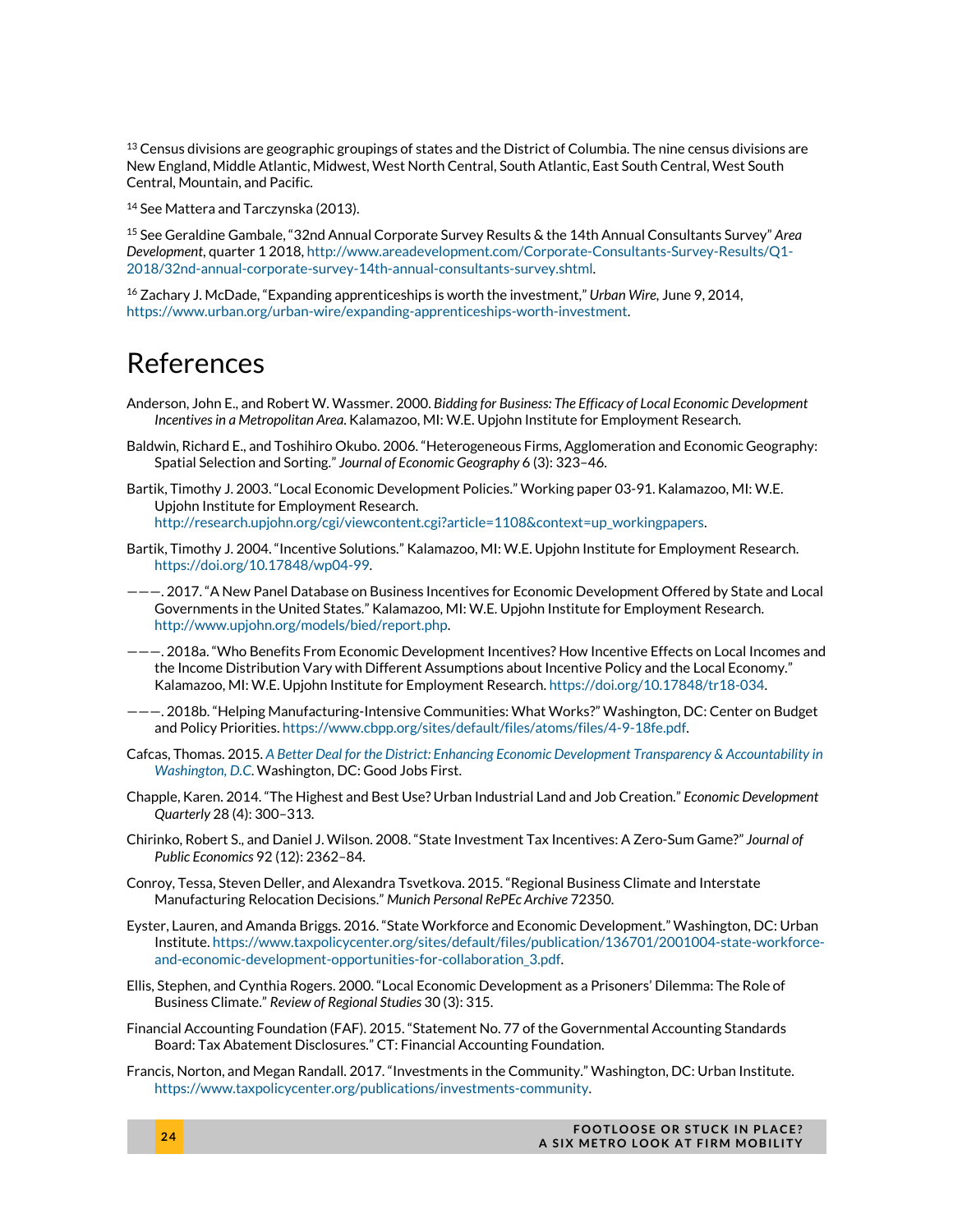- LeRoy, Greg, and Karla Walter. 2006. *The Thin Cities: How Subsidized Job Piracy Deepens Inequality in the Twin Cities Metro Area*. Washington, DC: Good Jobs First.
- Harger, Kaitlyn R., Amanda Ross, and Heather M. Stephens. 2015. "What Matters More for Economic Development, the Amount of Funding or the Number of Projects Funded? Evidence from the Community Development Financial Investment Fund." Working paper 15-51. Morgantown: West Virginia University.
- Hummels, David. 2007. "Transportation Costs and International Trade in the Second Era of Globalization." *Journal of Economic Perspectives* 21 (3): 131–54.
- Jensen, Nathan M., and Edmund J. Malesky. 2018. *Incentives to Pander: How Politicians Use Corporate Welfare for Political Gain*. United Kingdom: Cambridge University Press. https://doi.org/10.1017/9781108292337
- Kolko, Jed, and David Neumark. 2007. "Business Location Decisions and Employment Dynamics in California." San Francisco: Public Policy Institute of California.
- Krugman, Paul. 1991. "Increasing Returns and Economic Geography." *Journal of Political Economy* 99 (3): 483–99.
- Kroll, Cynthia A., Diana Lee, and Nadir Shams. 2010. "The Dot-Com Boom and Bust in the Context of Regional and Sectoral Changes." *Industry and Innovation* 17 (1), 49–69.
- Leatherman, John C., Donald J. Howard, and Terry L. Kastens. 2002. "Improved Prospects for Rural Development: An Industrial Targeting System for the Great Plains." *Review of Agricultural Economics* 24 (1): 59–77.
- LeRoy, Greg, Kasia Tarczynska, Leigh McIlvaine, Thomas Cafcas and Philip Mattera. 2013. "The Job Creation Shell Game: Ending the Wasteful Practice of Subsidizing Companies that Move Jobs from One State to Another." Washington, DC: Good Jobs First.
- Losch, August (translated by William H. Woglom). 1954. *The Economics of Location*. New Haven, CT: Yale University Press.
- Mattera, Philip, and Kasia Tarczynska with Greg LeRoy. 2013. *Megadeals: The Largest Economic Development Subsidy Packages Ever Awarded by State and Local Governments in the United States*. Washington, DC: Good Jobs First.
- Mintz, Jack, and Henry Tulkens. 1986. "Commodity Tax Competition Between Member States of a Federation: Equilibrium and Efficiency." *Journal of Public Economics* 29 (3): 1330172.
- Moody, J. Scott, and Wendy P. Warcholik. 2014. "Illinois Job Creation from the Expansion or Contraction of Existing Establishments." Chicago: Illinois Policy Institute.
- Moretti, Enrico. 2010. "Local Multipliers." *American Economic Review* 100 (2): 373–77. https://doi.org/10.1257/aer.100.2.373.
- Neumark, David, and Jed Kolko. 2008. "Changes in the Location of Employment and Ownership: Evidence from California." *Journal of Regional Science* 48 (4): 717–44.
- ———. 2010. "Do Enterprise Zones Create Jobs? Evidence from California's Enterprise Zone Program" *Journal of Urban Economics* 68 (1): 1–19.
- Neumark, David, Brandon Wall, and Junfu Zhang. 2008. "Do Small Businesses Create More Jobs? New Evidence from the National Establishment Time Series." *Review of Economics and Statistics* 93 (1): 16–29.
- Neumark, David, Junfu Zhang, and Brandon Wall. 2005. "Employment Dynamics and Business Relocation: New Evidence from the National Establishment Time Series." Working Paper 11647. Washington, DC: National Bureau of Economic Research.
- Patrick, Carlianne. 2014. "Does Increasing Available Non-Tax Economic Development Incentives Result in More Jobs?" *National Tax Journal* 67 (2): 351–86. https://doi.org/10.17310/ntj.2014.2.03.
- Pellenbarg, Piet H., Leo J. G. van Wissen, and Jouke van Dijk. 2002. "Firm Relocation: State of the Art and Research Prospects." Groningen, NL: University of Groningen, SOM Research School.
- Pew Charitable Trusts. 2017. "How States Are Improving Tax Incentives for Jobs and Growth: A National Assessment of Evaluation Practices." Washington, DC: Pew Charitable Trusts. http://www.pewtrusts.org/- /media/assets/2017/05/edti\_how\_states\_are\_improving\_tax\_incentives\_for\_jobs\_and\_growth.pdf.

**FOOTLOOSE OR STUCK IN PLACE? A SIX METRO LOOK AT FIRM MOBILITY 2 5**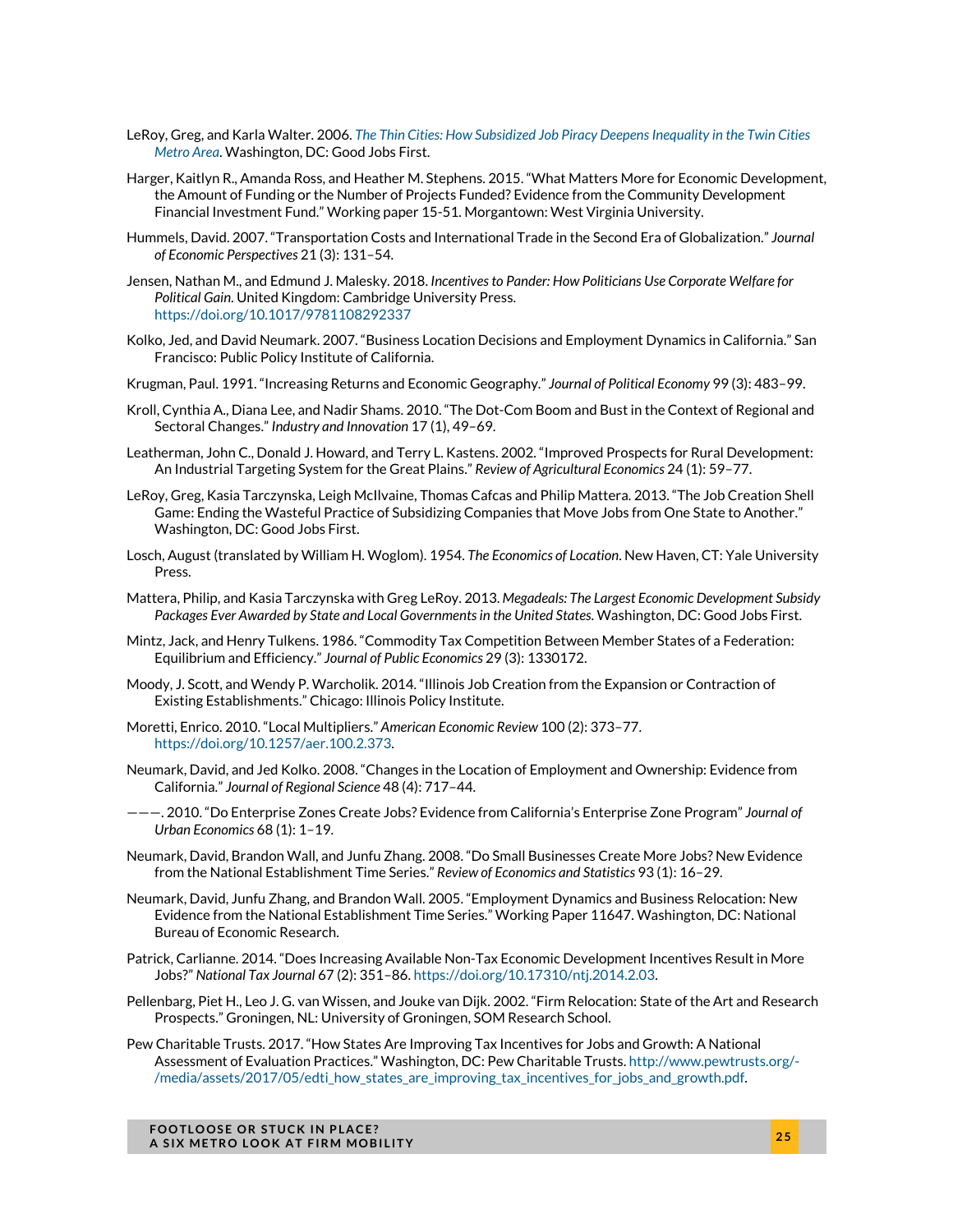- Randall, Megan, Kim Rueben, Brett Theodos, and Aravind Boddupalli. Forthcoming. "Partners or Pirates? Collaboration and Competition in Local Economic Development" State and Local Finance Initiative. Washington DC: Urban Institute.
- Smith, Richard. 2016. "Did the Community Renewal Tax Incentives Pirate Businesses from Other Places?" *Economic Development Quarterly* 30 (1): 46–61.
- Wildasin, David E. 1989. "Interjurisdictional Capital Mobility: Fiscal Externality and a Corrective Subsidy." *Journal of Urban Economics* 25: 193–212.
- Wilson, Robert H. 1993. *States and the Economy: Policymaking and Decentralization*. Westport, Connecticut: Praeger.

### About the Authors



**Brett Theodos** is a principal research associate in the Metropolitan Housing and Communities Policy Center at the Urban Institute. His expertise is in program evaluation and performance measurement of interventions supporting vulnerable communities and families, focusing on economic/community development, neighborhood change, affordable housing, financial services, and youth support programs.



**Aravind Boddupalli** is a research assistant in the Urban-Brookings Tax Policy Center, where he contributes to projects regarding federal, state, and local tax and budget issues. His research interests include economic development and inclusive and accessible policymaking to reduce wealth disparities and ensure government resources support marginalized communities in the United States. Boddupalli graduated summa cum laude from the University of Minnesota, Twin Cities, with a BA in economics and political science.



**Megan Randall** is a research analyst in the Urban-Brookings Tax Policy Center, where she works on projects pertaining to state and local finance. Before joining Urban, Randall conducted research on several social policy topics in Texas, including state health care, housing, and tax policy. Her master's report evaluated the effects of tax abatements on public school finance in Texas, earning the Emmette S. Redford Award from the Lyndon B. Johnson School of Public Affairs and the Central Texas American Planning Association Award for outstanding independent research. Randall graduated summa cum laude with a bachelor's degree in political science from the University of California, Berkeley, and earned master's degrees in public affairs and in community and regional planning from the University of Texas at Austin.